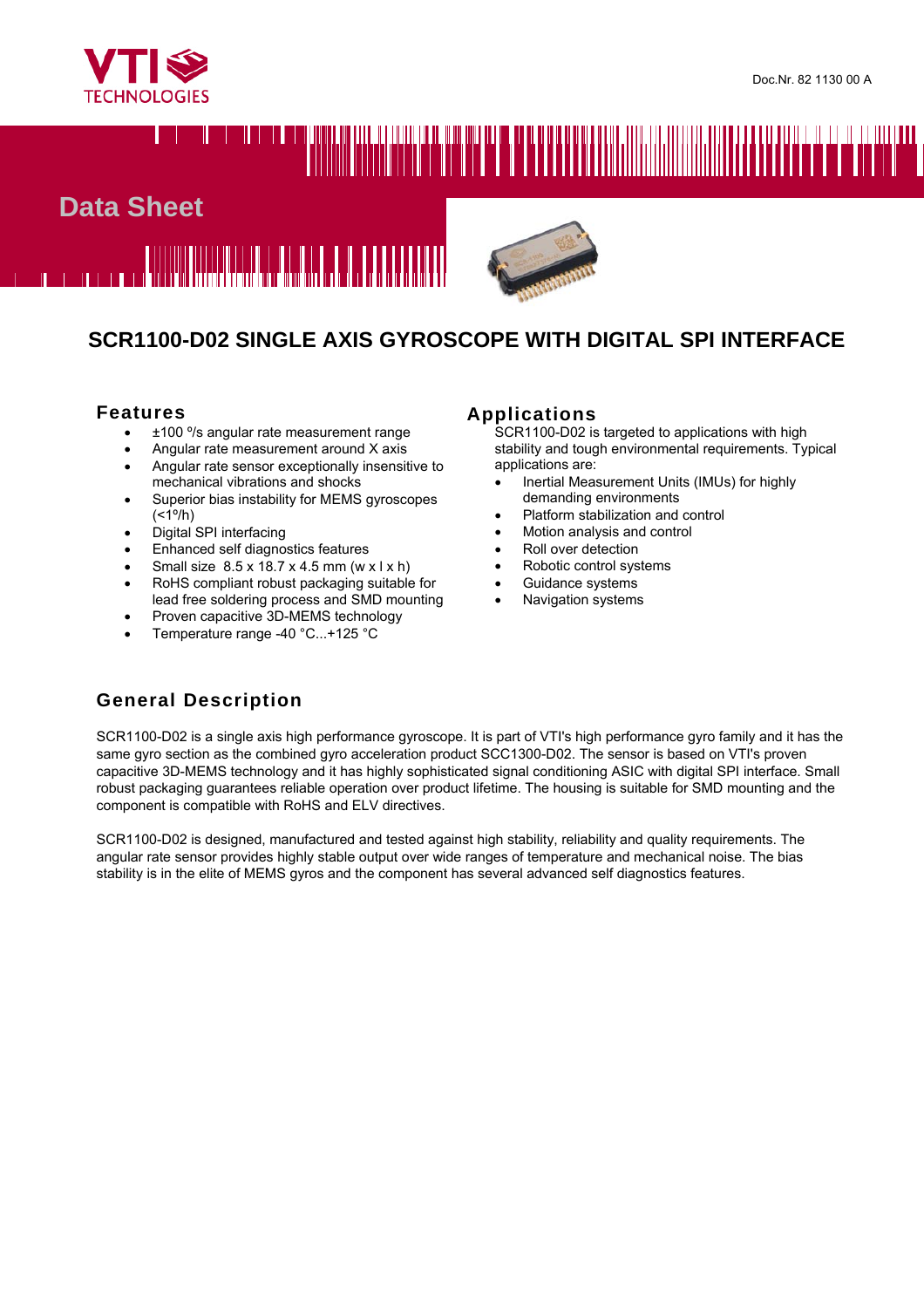

# **TABLE OF CONTENTS**

| 1.1                     |                                                                          |  |
|-------------------------|--------------------------------------------------------------------------|--|
| 1.2<br>1.2.1            |                                                                          |  |
| 1.3                     |                                                                          |  |
|                         |                                                                          |  |
| 2.1                     |                                                                          |  |
| 2.2                     |                                                                          |  |
| 2.3                     |                                                                          |  |
| 2.4                     |                                                                          |  |
|                         |                                                                          |  |
| 3.1                     |                                                                          |  |
| 3.2                     |                                                                          |  |
|                         |                                                                          |  |
| 4.1<br>4.1.1<br>4.1.2   |                                                                          |  |
| 4.2.1<br>4.2.2<br>4.2.3 |                                                                          |  |
|                         |                                                                          |  |
| 4.4<br>4.4.1            | Separate Analog and Digital Ground Layers with Long Power Supply Lines15 |  |
| 4.5<br>4.5.1<br>4.5.2   |                                                                          |  |
| 4.6                     |                                                                          |  |
| 4.7<br>4.7.1<br>4.7.2   |                                                                          |  |
| 4.8                     |                                                                          |  |
|                         |                                                                          |  |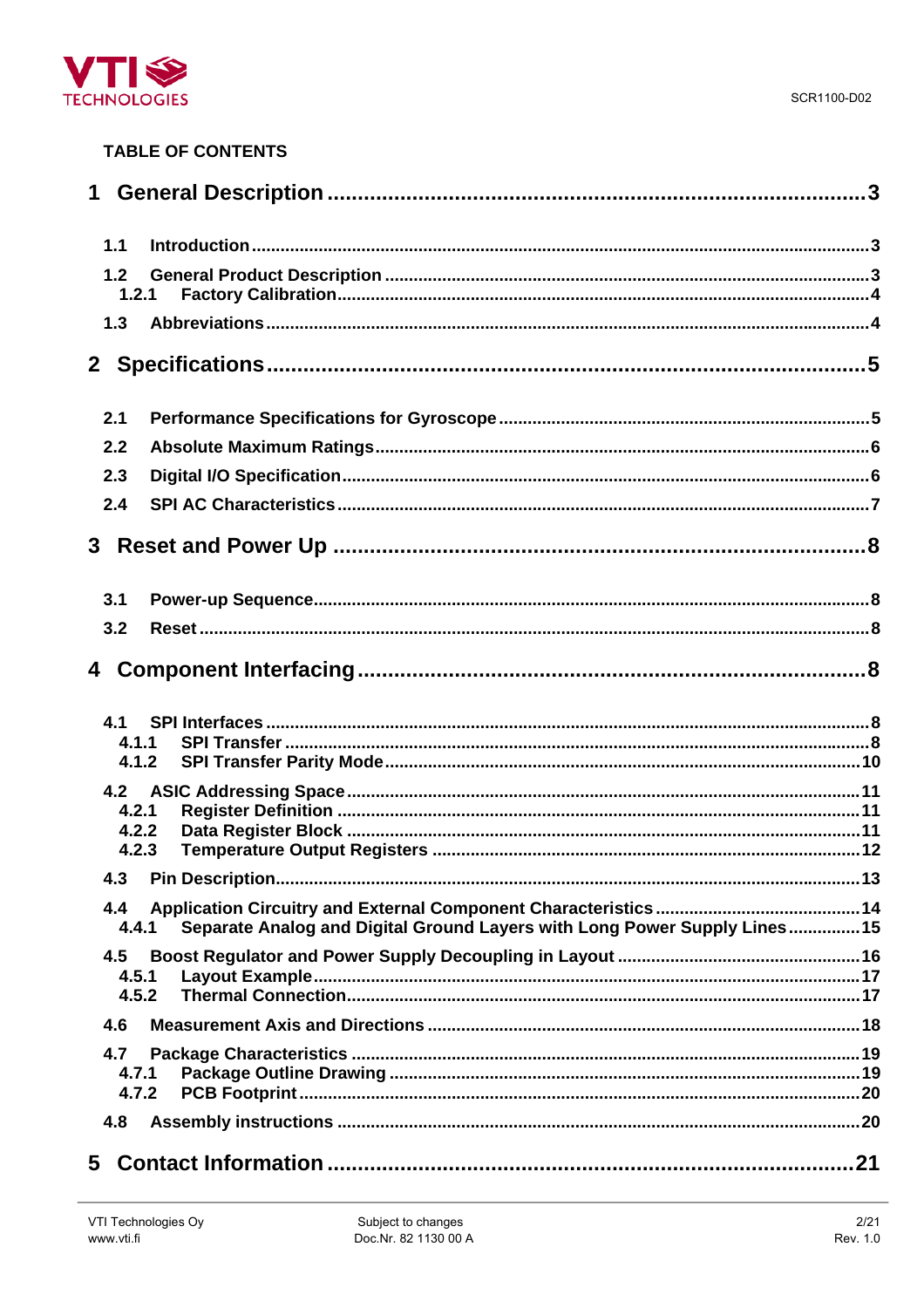<span id="page-2-0"></span>

# **1 General Description**

## **1.1 Introduction**

This document contains essential technical information for SCR1100 sensor. Specifications, SPI interface descriptions, user accessible register details, electrical properties and application information etc. This document should be used as a reference when designing in SCR1100 component.

## **1.2 General Product Description**

The SCR1100 sensor consists of silicon based MEMS angular rate sensing element and Application Specific Integrated Circuits (ASIC) used to sense and control sensing element. [Figure 1](#page-2-1)  represents an upper level block diagram of the component. ASIC have digital SPI interfaces to control and read the gyroscope.

<span id="page-2-1"></span>

Figure 1. SCR1100 component block diagram.

The angular rate sensing element is manufactured using VTI proprietary High Aspect Ratio (HAR) 3D-MEMS process, which enables making robust, extremely stable and low noise capacitive sensors.

The angular rate sensing element consists of moving masses that are purposely exited to in-plane drive motion. Rotation in sensitive direction causes out-of-plane movement that can be measured as capacitance change with the signal conditioning ASIC.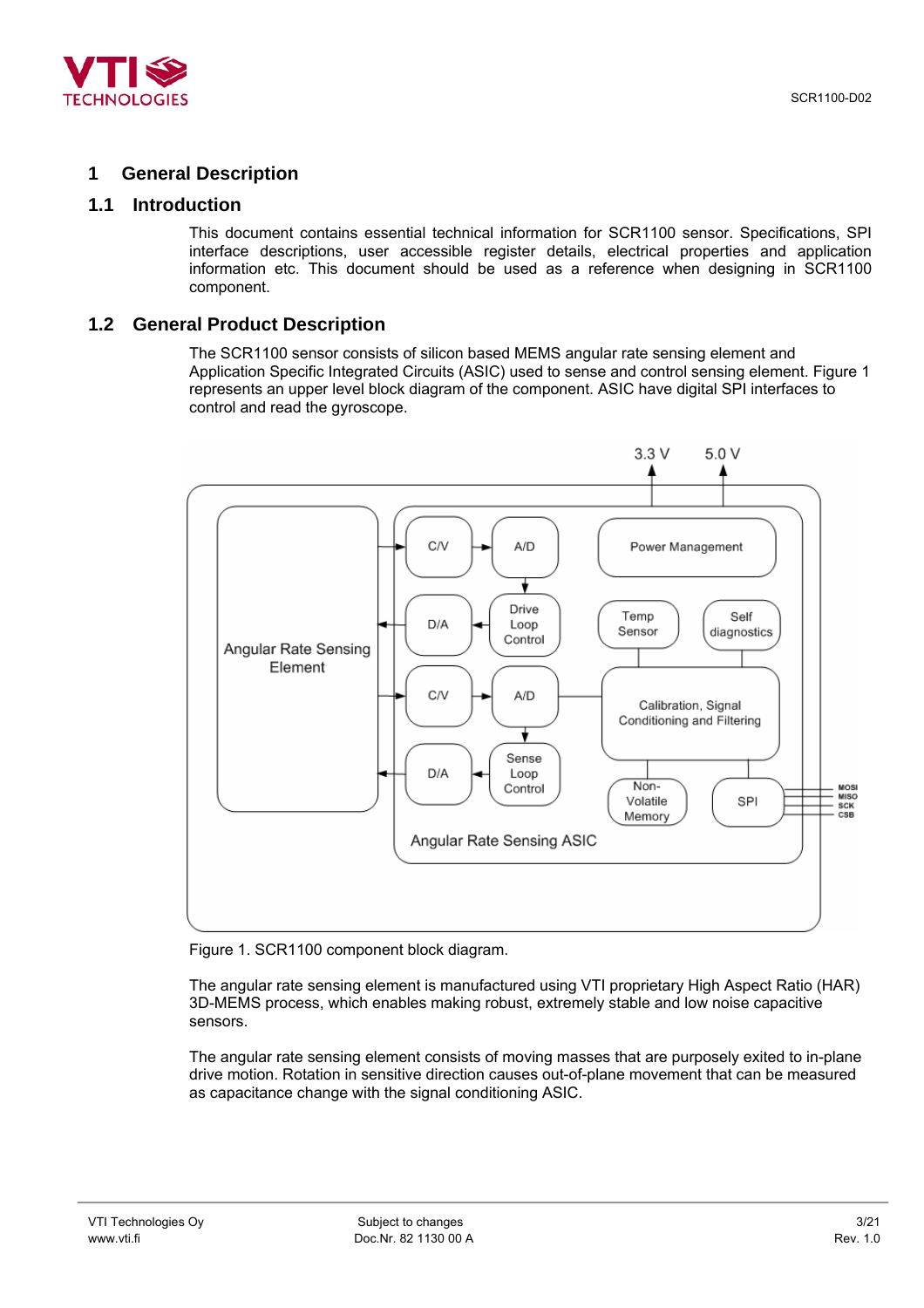<span id="page-3-0"></span>

## **1.2.1 Factory Calibration**

SCR1100 sensor is factory calibrated. No separate calibration is required in the application. Trimmed parameters during production include sensitivities and offsets over temperature, and frequency responses. *However it should be noted that assembly can cause minor offset/bias errors to the sensor output. If best possible offset/bias accuracy is required, system level offset/bias calibration (zeroing) after assembly is recommended.* 

Calibration parameters are stored during manufacturing inside non-volatile memory. The parameters are read automatically from the internal non-volatile memory during the start-up.

# **1.3 Abbreviations**

| <b>ASIC</b> | Application Specific Integrated Circuit                                   |
|-------------|---------------------------------------------------------------------------|
| <b>SPI</b>  | Serial Peripheral Interface                                               |
| RT          | Room Temperature                                                          |
| <b>STC</b>  | Self Test Continuous (continuous self testing of accelerometer element)   |
| <b>STS</b>  | Self Test Static (gravitational based self test of accelerometer element) |
| Avdd        | Analog supply voltage                                                     |
| Dydd        | Digital supply voltage                                                    |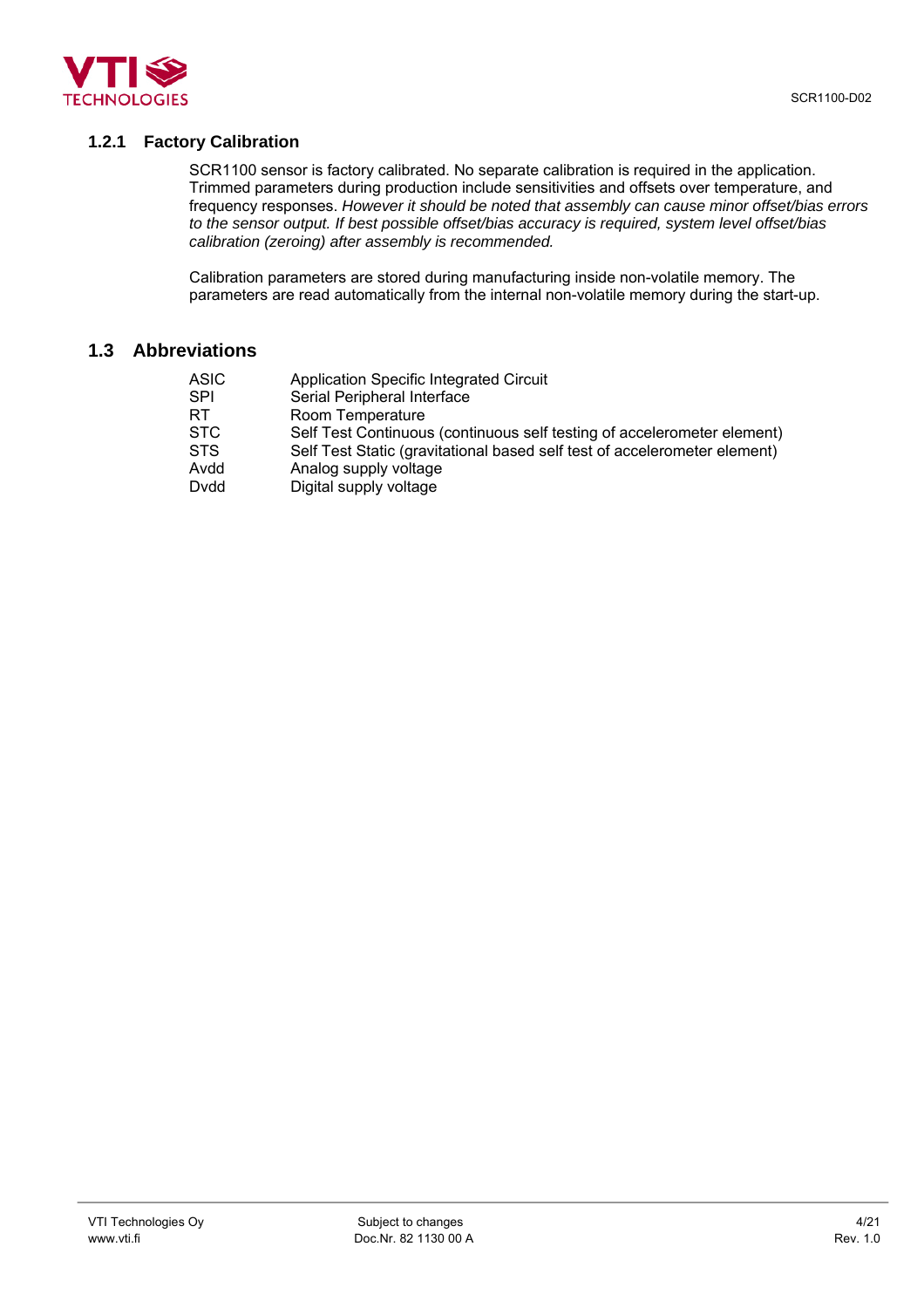<span id="page-4-0"></span>

# **2 Specifications**

# **2.1 Performance Specifications for Gyroscope**

Table 1. Gyroscope performance specifications (Avdd = 5 V, Dvdd = 3.3 V and ambient temperature unless otherwise specified).

| Parameter                               | Condition                             | Min $^{A)}$ | Typ            | $Max^{A}$      | Units                     |
|-----------------------------------------|---------------------------------------|-------------|----------------|----------------|---------------------------|
| Analog supply voltage                   |                                       | 4.75        | 5              | 5.25           | $\vee$                    |
| Analog supply current                   | Temperature range -40  +125 °C        | 24          | 26             | 29.5           | mA                        |
| Digital supply voltage                  |                                       | 3.0         | 3.3            | 3.6            | $\vee$                    |
| Digital supply current                  | Temperature range -40  +125 °C        | 16          | 20             | 24             | mA                        |
| Operating range                         | Measurement axis X                    | $-100$      |                | 100            | $\degree$ /s              |
| Offset error <sup>B)</sup>              |                                       | $-1$        |                | $\mathbf{1}$   | $\degree$ /s              |
| Offset over temperature                 | Temperature range -40  +125 °C        | $-0.6$      |                | 0.6            | $\degree$ /s              |
|                                         | Temperature range -10  +60 °C         | $-0.3$      |                | 0.3            | $^{\circ}/s$              |
| Offset drift velocity                   | Temperature gradient $\leq$ 2.5 K/min | $-0.3$      |                | 0.3            | $(^{\circ}/s)/\text{min}$ |
| Bias instability <sup>C)</sup>          |                                       |             | $<$ 1          |                | $^{\circ}/h$              |
| Angular random walk (ARW) <sup>C)</sup> |                                       |             | 0.45           |                | % $\sqrt{h}$              |
| Sensitivity                             |                                       |             | 50             |                | $LSB/({}^{\circ}/s)$      |
| Sensitivity over temperature            | Temperature range -40  +125 °C        | $-1$        |                | 1              | $\%$                      |
| Total sensitivity error <sup>B)</sup>   |                                       | $-2$        |                | $\overline{2}$ | $\%$                      |
| Nonlinearity                            | Temperature range -40  +125 °C        | $-0.5$      |                | 0.5            | $\degree$ /s              |
| Noise (RMS)                             |                                       |             | 0.06           | 0.1            | $^{\circ}/s$              |
| Noise Density                           |                                       |             | 0.0085         |                | $(^{\circ}/s)/\sqrt{Hz}$  |
| Cross-axis sensitivity                  |                                       |             |                | 1.7            | $\%$                      |
| G-sensitivity                           |                                       | $-0.1$      |                | 0.1            | $(^{\circ}/s)/g$          |
| Shock sensitivity                       | 50g, 6ms                              |             |                | 2.0            | $\degree$ /s              |
| Shock recovery time                     |                                       |             |                | 50.0           | ms                        |
| Amplitude response                      | -3dB frequency                        |             | 50             |                | Hz                        |
| Quantization                            |                                       |             |                | 0.05           | $\degree$ /s              |
| Power on setup time                     |                                       |             |                | 0.8            | s                         |
| Output data rate                        |                                       |             | $\overline{2}$ |                | kHz                       |
| Output load                             |                                       |             |                | 200            | pF                        |
| SPI clock rate                          |                                       | 0.1         |                | 8              | <b>MHz</b>                |

A) MIN/MAX values are  $\pm 3$  sigma variation limits from validation test population.<br>B) locluding calibration error and drift over lifetime

 $B$ ) Including calibration error and drift over lifetime.<br>C) Tunical constant tomografue Allan Variance of

Typical, constant temperature, Allan Variance curve Figure 2 b).



Figure 2 a) SCR1100-D02 Gyroscope offset over full temperature range, b) Allan variance curve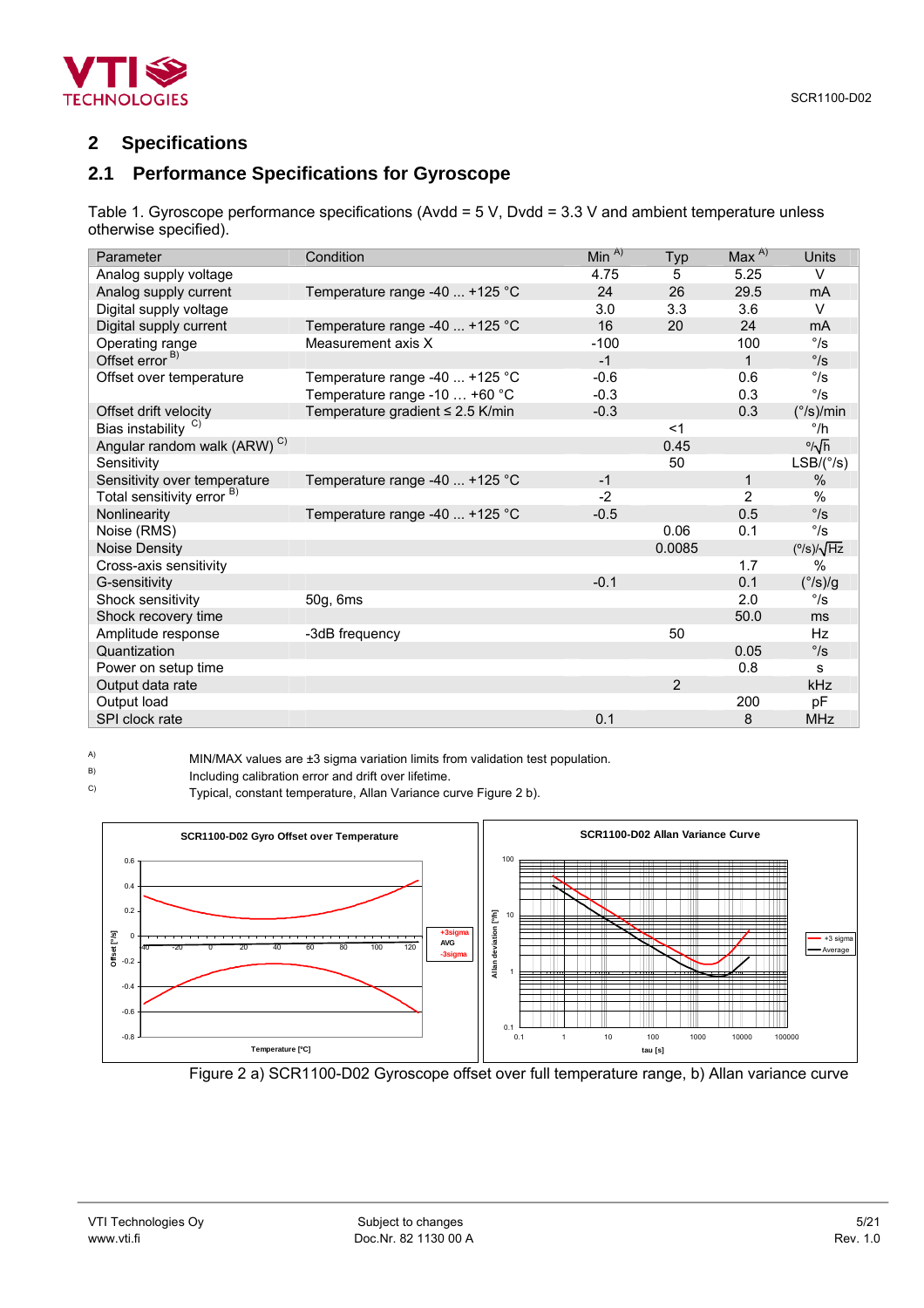<span id="page-5-0"></span>

# **2.2 Absolute Maximum Ratings**

Table 2. Absolute maximum ratings of the SCR1100 sensor.

| Parameter                                                                                                    | Condition  | Min    | Typ  | Max             | <b>Units</b> |
|--------------------------------------------------------------------------------------------------------------|------------|--------|------|-----------------|--------------|
| Analog supply voltage, AVDD G                                                                                |            | $-0.5$ |      |                 | V            |
| Digital supply voltage, DVDD G                                                                               |            | $-0.3$ |      | 3.6             | $\vee$       |
| Maximum voltage at analog input/output pins                                                                  |            | $-0.3$ |      | AVDD $G + 0.3V$ |              |
| Maximum voltage at digital input/output pins                                                                 |            | $-0.3$ |      | DVDD $G + 0.3$  | V            |
| Operating temperature                                                                                        |            | -40    |      | 125             | $^{\circ}$ C |
| Storage temperature                                                                                          |            | $-40$  |      | 125             | $^{\circ}C$  |
|                                                                                                              | Max 96h    | $-40$  |      | 150             | $^{\circ}C$  |
| Maximum junction temperature during<br>lifetime. Note: device has to be functional.<br>but not in full spec. |            |        |      | 155             | $^{\circ}C$  |
| <b>Mechanical Shock</b>                                                                                      |            |        | 3000 |                 | g            |
| <b>ESD</b>                                                                                                   | <b>HBM</b> |        |      | 2               | kV           |
|                                                                                                              | <b>CDM</b> |        |      | 500             | V            |
| <b>Ultrasonic Cleaning</b>                                                                                   | Prohibited |        |      |                 |              |

# **2.3 Digital I/O Specification**

[Table 3](#page-5-1) below describe the DC characteristics of SCR1100 sensor digital I/O pins. Supply voltage is 3.3 V unless otherwise noted. Current flowing into the circuit has positive values.

<span id="page-5-1"></span>Table 3. Absolute maximum ratings of the SCR1100 gyroscope SPI interface.

|                                    |                                 | $\tilde{\phantom{a}}$ |                         |     |              |        |
|------------------------------------|---------------------------------|-----------------------|-------------------------|-----|--------------|--------|
| Parameter                          | Conditions                      | Symbol                | Min                     | Typ | Max          | Unit   |
| Input terminal CSN_G               |                                 |                       |                         |     |              |        |
| Pull up current                    | $V_{IN} = 0 V$                  | $I_{PU}$              | 10                      |     | 50           | μA     |
| Input high voltage                 | DVDD $G = 3.3 V$                | V <sub>IH</sub>       | 2                       |     | DVDD G       | $\vee$ |
| Input low voltage                  | $DVDD_G = 3.3 V$                | $V_{\parallel}$       |                         |     | 0.8          | V      |
| <b>Hysteresis</b>                  | DVDD $G = 3.3 V$                | $V_{HYST}$            | 0.3                     |     |              | $\vee$ |
| $V_{\text{IN}}$                    | Open circuit                    | $V_{IN}$              | 2                       |     |              | $\vee$ |
| Input terminal SCK_G               |                                 |                       |                         |     |              |        |
| Input high voltage                 | $DVDD_G = 3.3 V$                | V <sub>IH</sub>       | 2                       |     | DVDD G       | $\vee$ |
| Input low voltage                  | $DVDD_G = 3.3 V$                | $V_{IL}$              |                         |     | 0.8          | $\vee$ |
| <b>Hysteresis</b>                  | $DVDD_G = 3.3 V$                | $V_{HYST}$            | 0.3                     |     |              | $\vee$ |
| Input leakage current              | $0 < V_{MISO} < 3.3 V$          | $I_{LEAK}$            | $-1$                    |     | $\mathbf{1}$ | uA     |
| Output terminal MOSI_G             |                                 |                       |                         |     |              |        |
| Input high voltage                 | $DVDD_G = 3.3 V$                | V <sub>IH</sub>       | $\overline{\mathbf{c}}$ |     | DVDD_G       | $\vee$ |
| Input low voltage                  | $DVDD_G = 3.3 V$                | $V_{IL}$              |                         |     | 0.8          | $\vee$ |
| <b>Hysteresis</b>                  | $DVDD_G = 3.3 V$                | $V_{HYST}$            | 0.3                     |     |              | $\vee$ |
| Input current source (pull-down)   | $V_{IN} = V_{DVDD}$ G           | $I_{LEAK}$            | 10                      |     | 50           | uA     |
| $V_{\text{IN}}$                    | Open circuit                    | $V_{\text{IN}}$       |                         |     | 0.3          | $\vee$ |
| Output terminal MISO_G (Tri-state) |                                 |                       |                         |     |              |        |
| Output high voltage                | $I_{\text{OUT}} = -1 \text{mA}$ | $V_{OH}$              | DVDD G-0.5V             |     |              | V      |
|                                    |                                 |                       |                         |     |              |        |
|                                    | $I_{\text{OUT}} = -50\mu A$     |                       | DVDD_G-0.2V             |     |              | V      |
| Output low voltage                 | $0 \leq V_{MISO} \leq 3.3 V$    | $V_{OL}$              |                         |     | 0.5          | $\vee$ |
| Capacitive load                    |                                 |                       |                         |     | 200          | pF     |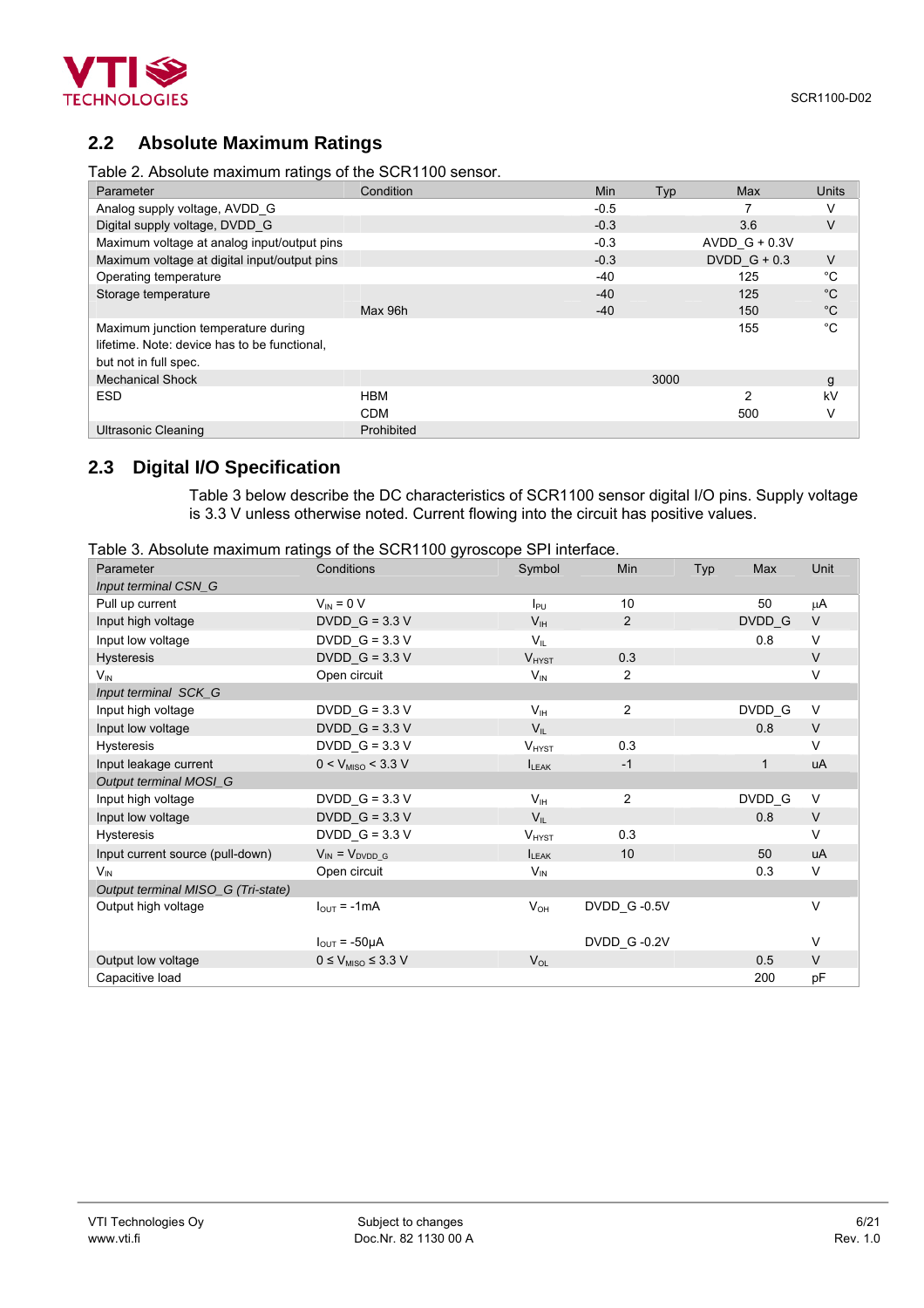<span id="page-6-0"></span>

# **2.4 SPI AC Characteristics**

<span id="page-6-1"></span>The AC characteristics of SCR1100 are defined in [Figure 3](#page-6-1) and [Table 4.](#page-6-2)



## Figure 3. Timing diagram of SPI communication

<span id="page-6-2"></span>

|  |  |  |  | Table 4. Timing Characteristics of SPI Communication. |
|--|--|--|--|-------------------------------------------------------|
|--|--|--|--|-------------------------------------------------------|

| Parameter         | Condition               | <b>Min</b>          | Typ         | Max                | <b>Units</b> |
|-------------------|-------------------------|---------------------|-------------|--------------------|--------------|
| $F_{SPI}$         |                         |                     |             | 8                  | <b>MHz</b>   |
| $T_{\rm SPI}$     |                         |                     | $1/F_{SPI}$ |                    |              |
| $T_{CH}$          | SCK G high time         | $T_{\rm SPI}$ /2    |             |                    | ns           |
| $T_{CL}$          | SCK G low time          | $T_{\rm SPI}$ /2    |             |                    | ns           |
| $T_{LS1}$         | CSN G setup time        | $T_{\rm SPI}$ /2    |             |                    | ns           |
| T <sub>VAL1</sub> | Delay CSN_G -> MISO_G   |                     |             | $T_{\rm SPI}$ /4   | ns           |
| $T_{\tt SET}$     | MOSI_G setup time       | $T_{\rm SPI}$ /4    |             |                    | ns           |
| T <sub>HOL</sub>  | MOSI G data hold time   | $T_{SPI}$ /4        |             |                    | ns           |
| T <sub>VAL2</sub> | Delay SCK_G -> MISO_G   |                     |             | $1.3 * T_{SPI}$ /4 | ns           |
| $T_{LS2}$         | CSN G hold time         | $T_{\rm SPI}$ /2    |             |                    | ns           |
| $T_{LZ}$          | Tri-state delay time    |                     |             | $T_{\rm SPI}$ /4   | ns           |
| T <sub>RISE</sub> | Rise time of the SCK G  |                     |             | 10                 | ns           |
| $T_{FALL}$        | Fall time of the SCK G  |                     |             | 10                 | ns           |
| $T_{LH}$          | Time between SPI cycles | ${\sf T}_{\sf SPI}$ |             |                    | ns           |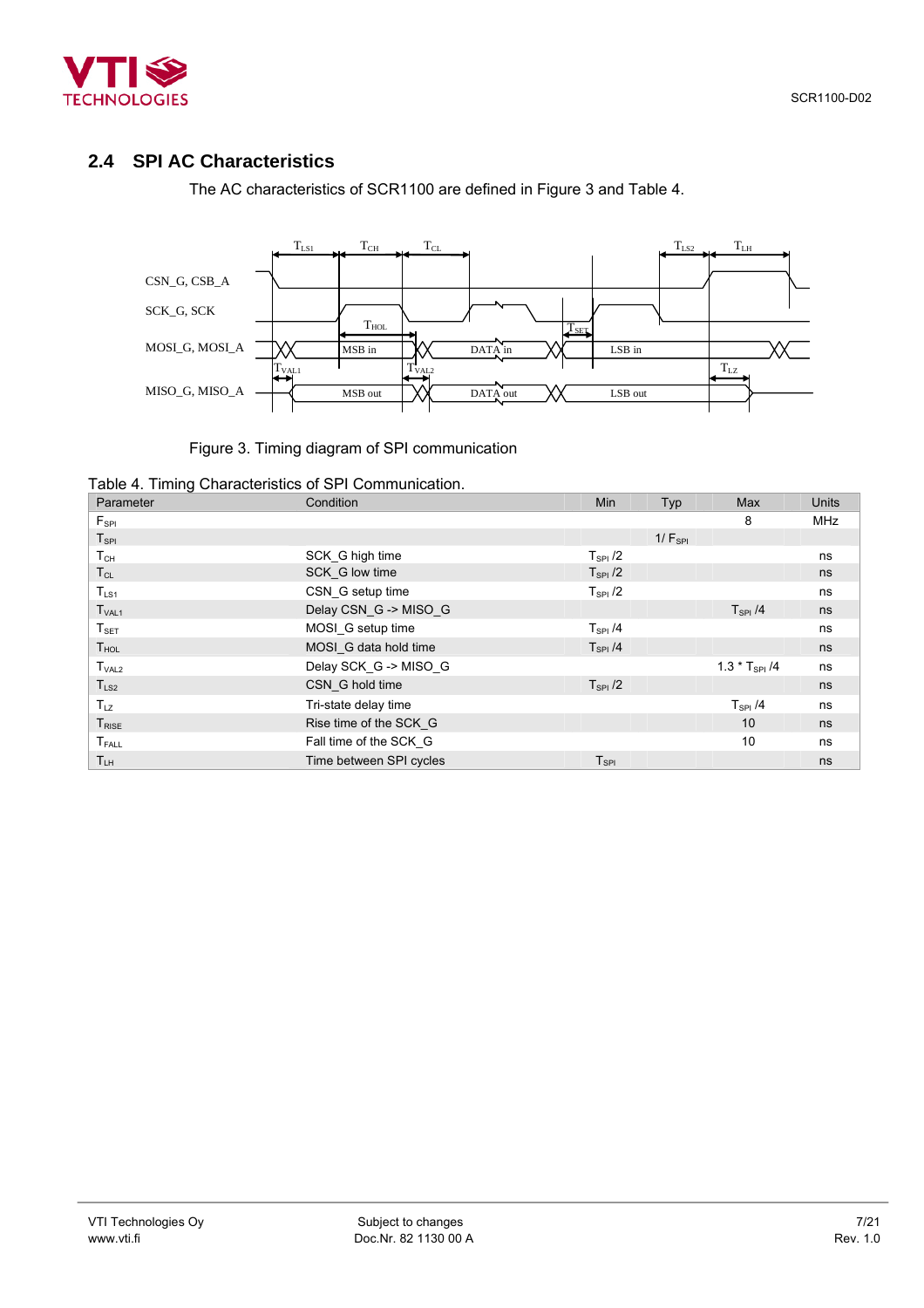<span id="page-7-0"></span>

## **3 Reset and Power Up**

After the start-up the angular rate and acceleration data is immediately available through SPI registers. There is no need to initialize the gyroscope or accelerometer before starting to use it. If the application requires monitoring operation correctness there are several options available to monitor the status.

# **3.1 Power-up Sequence**

To ensure correct ASIC start up please connect the digital supply voltage  $V_{\text{DVDD-G}}$  (3.3V) before the analog supply voltage  $V_{AVDD-G}$  (5.0V) to the gyro ASIC. After power up please read Status register twice to clear error flags. Angular rate data is available immediately so no start up command sequence is required if error flags are not used.

Table 5. SCR1100 gyroscope power-up sequence.

| Procedure                            | <b>Functions</b>                       | Check |
|--------------------------------------|----------------------------------------|-------|
| Set $V_{\text{DVDD G}}$ V=3.03.6V    |                                        |       |
| Wait 10ms                            |                                        |       |
| Set V <sub>AVDD G</sub> V=4.755.25V  |                                        |       |
| Wait 800 ms                          |                                        |       |
| Read Status register (08h) two times | Acknowledge error flags after start up |       |

## **3.2 Reset**

SCR1100 can be reset by writing 0x04 in to IC Identification register (address 07h) or with external active low reset pin (EXTRESN\_G). Power supplies should be within the specified range before the reset pin can be released.

## **4 Component Interfacing**

## **4.1 SPI Interfaces**

SCR1100 sensor SPI interface is a digital 4 wire interface where SCR1100 always operate as slave devices in the master-slave operation mode.

#### **SCR1100 Angular rate sensor ASIC SPI interface:**

| MOSI G | master out slave in      | $\mu$ P $\rightarrow$ ASIC |
|--------|--------------------------|----------------------------|
| MISO G | master in slave out      | ASIC $\rightarrow$ uP      |
| SCK G  | serial clock             | $\mu$ P $\rightarrow$ ASIC |
| CSN G  | chip select (low active) | $\mu$ P $\rightarrow$ ASIC |

#### **4.1.1 SPI Transfer**

The SPI transfer is based on a 16-bit protocol. [Figure 5](#page-7-1) shows an example of a single 16-bit data transmission. Each output data/status-bits are shifted out on the falling edge of SCK (MISO line). Each bit is sampled on the rising edge of SCK (MOSI line).

<span id="page-7-1"></span>

Figure 4. SCR1100 angular rate sensor 16-bit data transmission.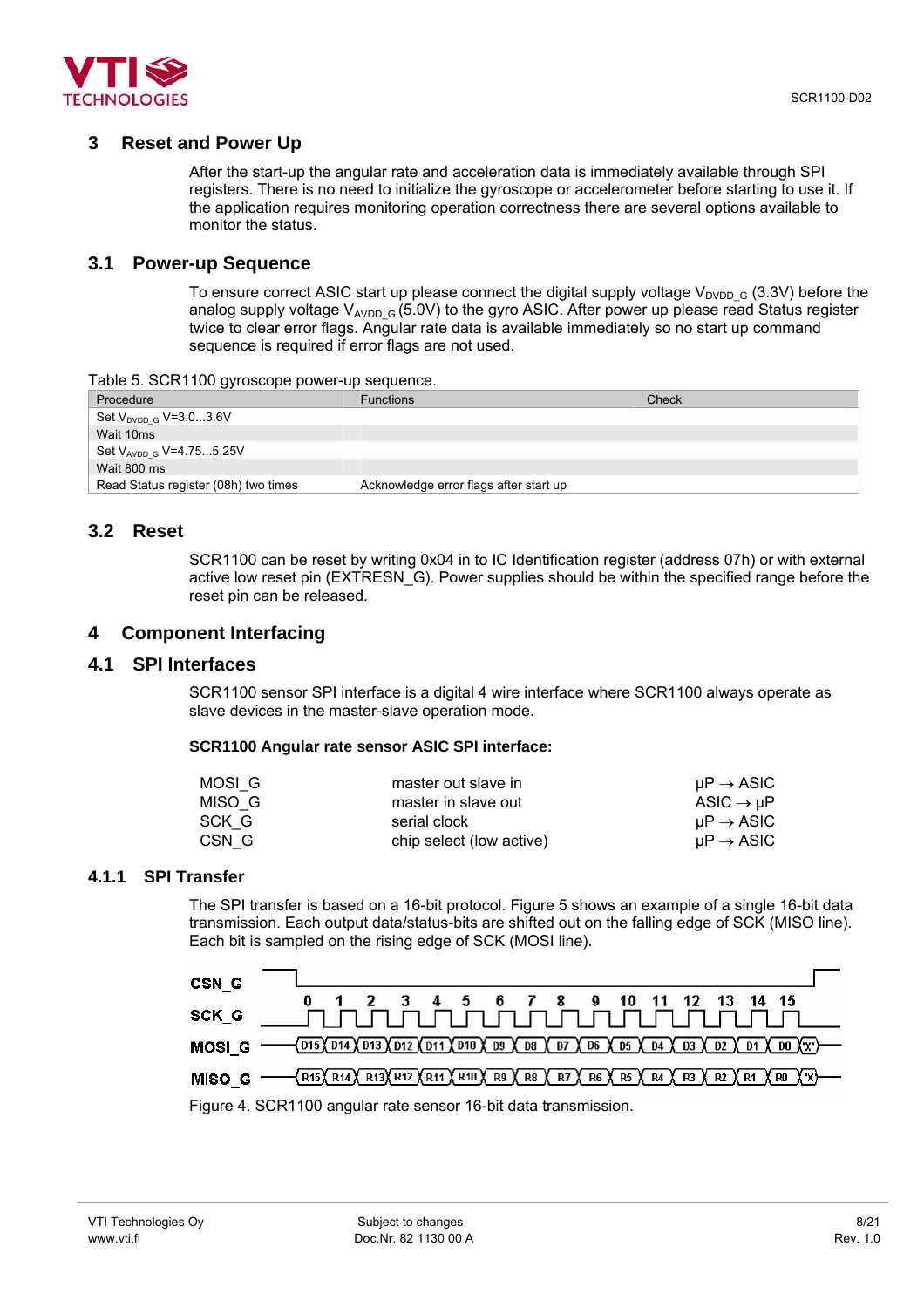

After the falling edge of CSN G the device interprets the first 16-bit word is an address transfer having a bit coding scheme below.

#### **Address Transfer:**

| D <sub>15</sub> | D <sub>14</sub> | D <sub>13</sub> | D <sub>12</sub> | D <sub>11</sub> | D <sub>10</sub> | D <sub>9</sub>   | D <sub>8</sub> | D7   | D <sub>6</sub> | D <sub>5</sub> | D <sub>4</sub> | D <sub>3</sub>   | D <sub>2</sub> | D <sub>1</sub> | D <sub>0</sub> |
|-----------------|-----------------|-----------------|-----------------|-----------------|-----------------|------------------|----------------|------|----------------|----------------|----------------|------------------|----------------|----------------|----------------|
|                 | $\Omega$        | $\Omega$        | $\Omega$        | $\mathbf 0$     | $\Omega$        | ADR6             | ADR5           | ADR4 | ADR3           | ADR2           | ADR1           | ADR <sub>0</sub> | <b>RW</b>      | $\overline{0}$ | Par<br>odd     |
|                 |                 |                 | ADR[6:0] :      |                 |                 | Register address |                |      |                |                |                |                  |                |                |                |

| nogiotor audrooo                                                        |
|-------------------------------------------------------------------------|
| RW=1 : Write access                                                     |
| RW=0 : Read access                                                      |
| odd parity bit.                                                         |
| par odd = $0$ : the number of ones in the data word (D15:D1) is odd.    |
| par odd = 1 : the number of ones in the data word ( $D15:D1$ ) is even. |
|                                                                         |

The address selects an internal register of the device; the RW bit selects the access mode.

RW = '0' The master performs a read access on the selected register. During the transmission of the next word, the slave sends the requested register value to MISO\_G. The slave interprets the next word at MOSI G as an address transfer.

RW = '1' The master performs a write access on the selected register. The slave stores the next transmitted word in the selected device register of MOSI\_G and sends the actual register value in response to MOSI\_G. The transmission goes on with an address transfer to MOSI\_G and the address mode flags to MISO\_G.

If the device is addressed by a nonexistent address it will respond with ´0´.

The next table shows the encoding scheme of a data value for a write access.

#### **Data Transfer:**

| D <sub>15</sub> | D <sub>14</sub>   | D <sub>13</sub>   | D <sub>12</sub> | D <sub>11</sub> | D <sub>10</sub> | D <sub>9</sub>   | D <sub>8</sub> | D7               | D <sub>6</sub>   | D <sub>5</sub> | D <sub>4</sub>   | D <sub>3</sub>   | D <sub>2</sub> | D1               | D <sub>0</sub> |
|-----------------|-------------------|-------------------|-----------------|-----------------|-----------------|------------------|----------------|------------------|------------------|----------------|------------------|------------------|----------------|------------------|----------------|
| Dat14           | Dat <sub>13</sub> | Dat <sub>12</sub> | Dat11           | Dat10           | Dat9            | Dat <sub>8</sub> | Dat7           | Dat <sub>6</sub> | Dat <sub>5</sub> | Dat4           | Dat <sub>3</sub> | Dat <sub>2</sub> | Dat1           | Dat <sub>0</sub> | Par            |
|                 |                   |                   |                 |                 |                 |                  |                |                  |                  |                |                  |                  |                |                  | odd            |

dat[14:0] : data value for write access (15 Bit) par odd : see Address Transfer

It is possible to combine the two access modes (write and read access) during one communication. The communication can be finished after last transmitted word of mixed access communication frame with CSN\_G='1'. CSN\_G must be '0' during mixed access communication frame.

#### **SPI result values on MISO\_G**

Within SPI communication SCR1100 gyro ASIC sends Status Flags (Status/Config register value) and register result values on MISO G. The following two tables show the encoding scheme:

| <b>Status Flags:</b> |                 |                 |     |     |                 |    |    |    |    |                |                |                |                |     |                |
|----------------------|-----------------|-----------------|-----|-----|-----------------|----|----|----|----|----------------|----------------|----------------|----------------|-----|----------------|
| D <sub>15</sub>      | D <sub>14</sub> | D <sub>13</sub> | D12 | D11 | D <sub>10</sub> | D9 | D8 | D7 | D6 | D <sub>5</sub> | D <sub>4</sub> | D <sub>3</sub> | D <sub>2</sub> |     | D <sub>0</sub> |
|                      |                 |                 |     |     |                 |    |    |    |    |                |                |                |                | .ok | par odd        |

S OK is generated out of the monitoring flags in the status register (08h).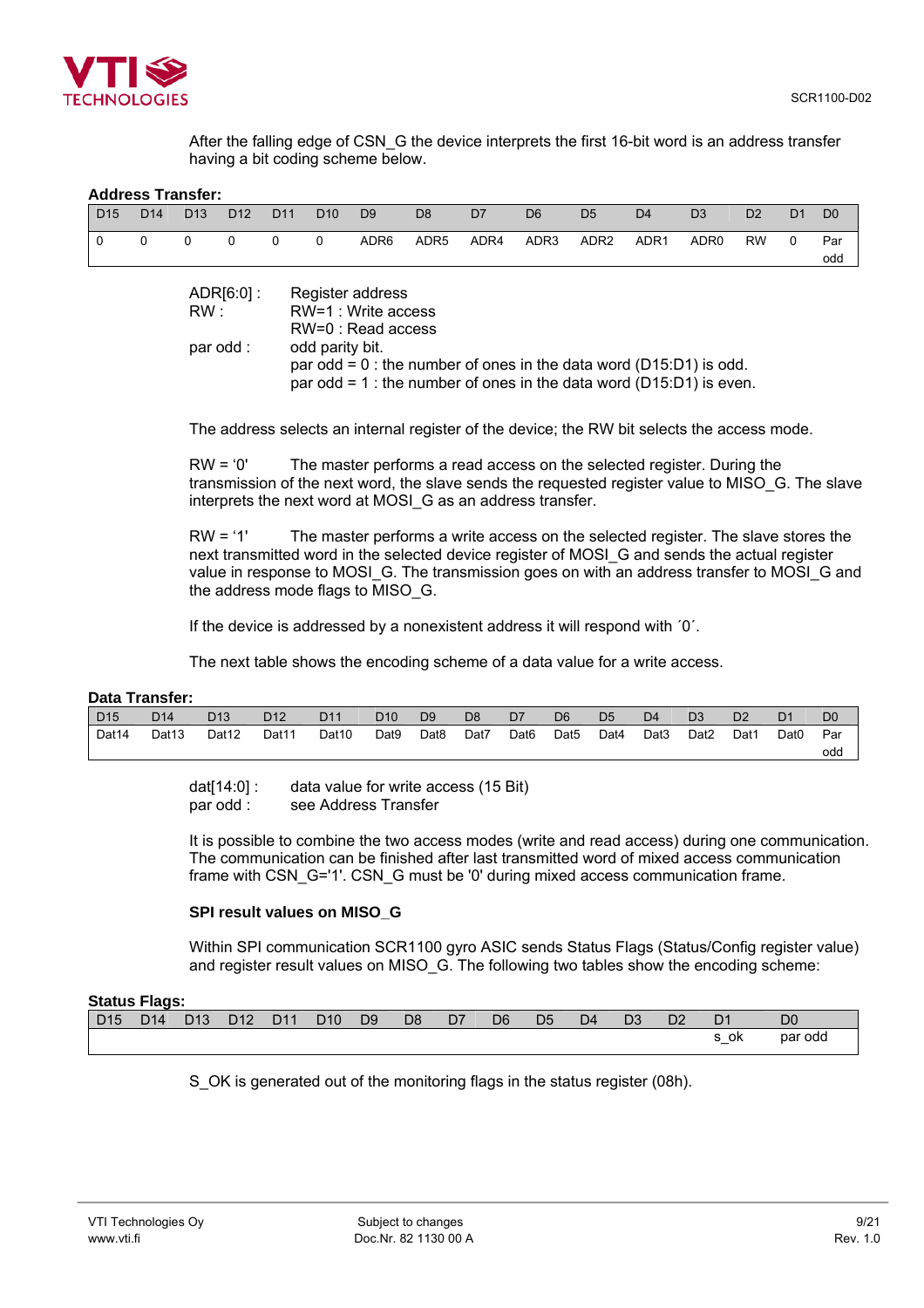<span id="page-9-0"></span>

#### **Register Result**:

| D <sub>15</sub> | D <sub>14</sub>      | D <sub>13</sub> | D <sub>12</sub> | D <sub>11</sub> | D <sub>10</sub> | D <sub>9</sub> | D <sub>8</sub> | D <sub>7</sub> | D <sub>6</sub> | D <sub>5</sub> | D <sub>4</sub> | D <sub>3</sub> | D <sub>2</sub> | D <sub>1</sub> | D <sub>0</sub> |
|-----------------|----------------------|-----------------|-----------------|-----------------|-----------------|----------------|----------------|----------------|----------------|----------------|----------------|----------------|----------------|----------------|----------------|
| reg 14          | reg 13 reg 12 reg 11 |                 |                 | reg 10          | reg9 reg8       |                | reg7           |                | reg6 reg5      | reg4           |                | reg3 reg2      | reg1           | rea0           | par<br>odd     |

reg[14:0] : value of the internal register. All bits, which are not used, are set to zero. par odd : see Address Transfer

[Figure 6](#page-9-1) shows an example of communication sequence:

<span id="page-9-1"></span>

| CSN <sub>G</sub>                                                  |          |                                                                |          |          |          |  |
|-------------------------------------------------------------------|----------|----------------------------------------------------------------|----------|----------|----------|--|
| MOSI G $-\sqrt{APR1}$ (RW = 0') $\sqrt{APR2}$ (RW = 1') $\sqrt{}$ | Data_2   | ADR3 (RW ='0') ADR4 (RW ='0') ADR5 (RW ='0') { 'Zero Vector' } |          |          |          |  |
| Result 1<br><b>StatusFlags</b><br>MISO G                          | Result_2 | StatusFlags                                                    | Result 3 | Result 4 | Result 5 |  |

Figure 5. Communication example.

Each communication frame in the figure 6 contain 16 SCK cycles. After communication start (CSN\_G falling edge) the master sends ADR1 and performs a read access. In parallel the slave sends Status Flags. During the transmission of the next data word (ADR2) the slave sends the register value of ADR1 (Result 1). On ADR2 the master performs a write access (RW='1'). The slave stores Data\_2 in the register of ADR2 and sends the current register value of ADR2 to MISO G. After the transmission of data value during a write access the slave always sends Status Flags. To receive Result\_5 of the last read access the Master has to send an additional word ('Zero Vector').

#### **4.1.2 SPI Transfer Parity Mode**

SCR1100 gyro ASIC is able to support parity check during SPI Transfer. This functionality is controlled by the IC Identification Register. The internal parity status is reported in Status/Config Register.

With parity enable bit set the SCR1100 gyro ASIC is expecting an additional parity bit after the transmission of each 16 bit data word. This additional parity bit requires an additional SCK cycle, i.e. the SPI frame consists of 17 SCK cycles instead of the normal 16 SCK cycles. Detecting a wrong parity bit has the following consequences:

During read access:

The Parity Error Flag in the Status/Config Register is set. The SCR1100 reports the contents of the received register address.

#### During write access:

The Parity Error Flag in the Status/Config Register is set. The SPI Write Access is cancelled. These actions are performed either if the parity failure is detected in the address word or the data word.

Due to the additional parity bit a single SPI Transfer is using now 17 Bit as shown in the [Figure 7.](#page-9-2)

<span id="page-9-2"></span>

| CSN G |                                                                                                                                                                                                                                                                                                                                                                                                                                                                                                              |  |
|-------|--------------------------------------------------------------------------------------------------------------------------------------------------------------------------------------------------------------------------------------------------------------------------------------------------------------------------------------------------------------------------------------------------------------------------------------------------------------------------------------------------------------|--|
|       | 0 1 2 3 4 5 6 7 8 9 10 11 12 13 14 15 16                                                                                                                                                                                                                                                                                                                                                                                                                                                                     |  |
|       |                                                                                                                                                                                                                                                                                                                                                                                                                                                                                                              |  |
|       | MOSI G - 015\014\013\012\011\010\09\08\07\06\07\06\04\03\02\01\00\Parity\T}                                                                                                                                                                                                                                                                                                                                                                                                                                  |  |
|       | MISO_G — $\left(\frac{R}{5}\right)\left(\frac{R}{14}\right)\left(\frac{R}{12}\right)\left(\frac{R}{12}\right)\left(\frac{R}{12}\right)\left(\frac{R}{12}\right)\left(\frac{R}{12}\right)\left(\frac{R}{12}\right)\left(\frac{R}{12}\right)\left(\frac{R}{12}\right)\left(\frac{R}{12}\right)\left(\frac{R}{12}\right)\left(\frac{R}{12}\right)\left(\frac{R}{12}\right)\left(\frac{R}{12}\right)\left(\frac{R}{12}\right)\left(\frac{R}{12}\right)\left(\frac{R}{12}\right)\left(\frac{R}{12}\right)\left(\$ |  |
|       | Figure 6. Communication in parity mode.                                                                                                                                                                                                                                                                                                                                                                                                                                                                      |  |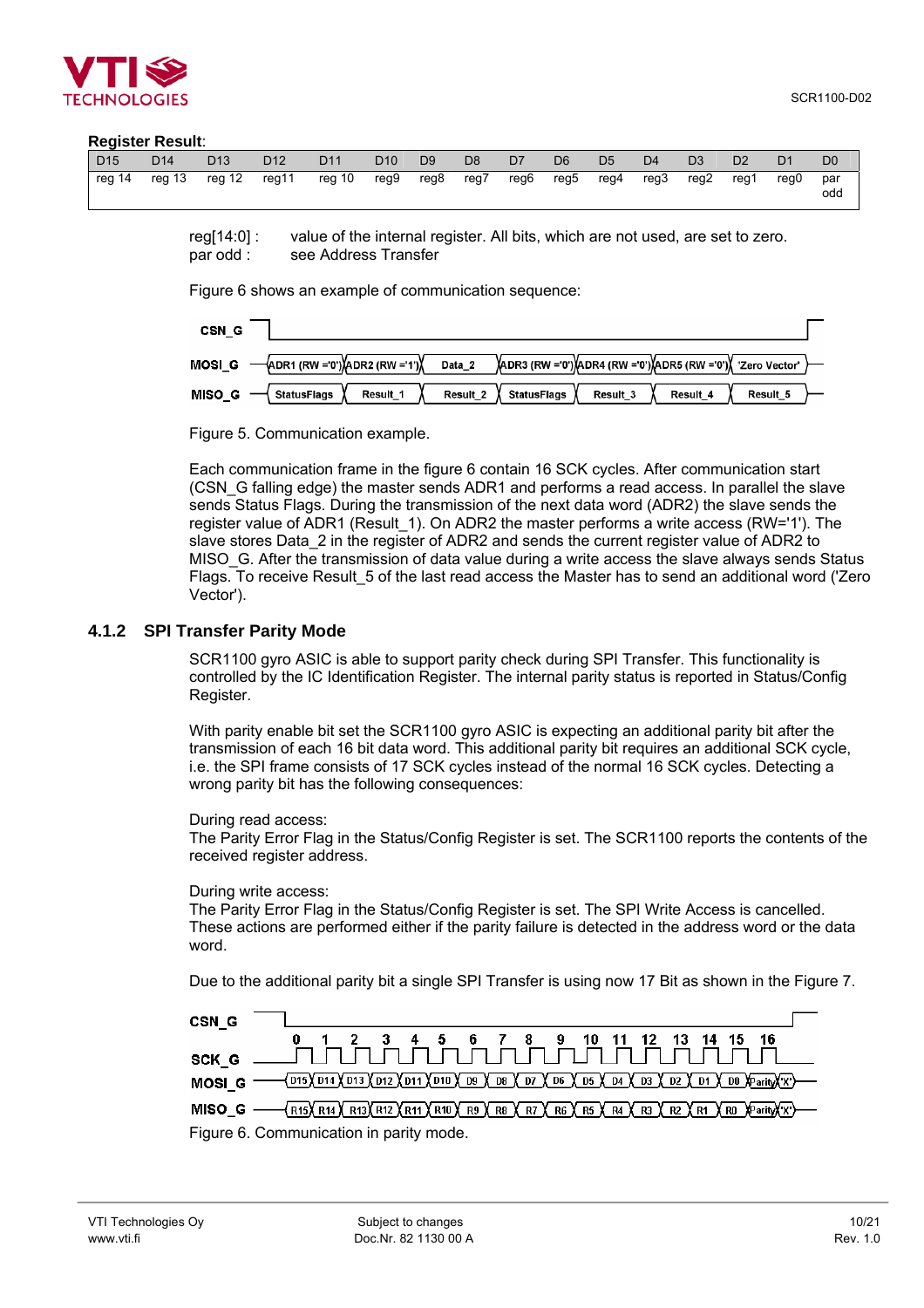<span id="page-10-0"></span>

At the end of the data word the SPI master and the SPI slave have to add an additional parity bit. Both devices have to check the received parity according to the selected parity mode odd or even.

# **4.2 ASIC Addressing Space**

# **4.2.1 Register Definition**

The ASIC has multiple register and EEPROM blocks. The EEPROM blocks holding the calibration data will be programmed via SPI during manufacturing process. User only needs to access the Data Register Block at addresses 00h and 07h - 0Ah (addresses 01h-06h are reserved). The content of this register block is described below.

# **4.2.2 Data Register Block**

|                             | Table 6. Register map of data register block. |                          |                            |             |                                                                                                                                                                                                                                                                                               |
|-----------------------------|-----------------------------------------------|--------------------------|----------------------------|-------------|-----------------------------------------------------------------------------------------------------------------------------------------------------------------------------------------------------------------------------------------------------------------------------------------------|
| <b>Address</b><br>Dec (hex) | <b>Register Name</b><br>[bit definition]      | Number of<br><b>Bits</b> | Read/<br>Write/<br>Factory | Data Format | Description                                                                                                                                                                                                                                                                                   |
| 00(00)                      | Rate_X[0]<br>Rate_X[1]                        | 1                        | $\mathsf{R}$               |             | odd Parity bit of Rate_X[14,1]<br>S OK = 0 Rate X failed<br>S OK =1 Rate X valid (ok)<br>S OK is generated out of the monitoring flags in the<br>status register (08h).<br>If either one of the flags in register 08h [15:2] is 0,<br>S_OK will be 0. Only if all flags in register 08h[15:2] |
| 00(00)                      | (S OK Flag)                                   | 1                        | $\mathsf{R}$               |             | are 1 S OK is set to 1                                                                                                                                                                                                                                                                        |
|                             |                                               |                          |                            |             |                                                                                                                                                                                                                                                                                               |
| 00(00)                      | Rate X[15:2]                                  | 14                       | R                          | S           | Sensor output data format two's complement                                                                                                                                                                                                                                                    |
| 07(07)                      | IC Identification<br>[14, 11:4, 2, 1]         | 13                       | F                          |             | Reserved                                                                                                                                                                                                                                                                                      |
| 07(07)                      | IC Identification []                          | 1                        | r                          |             | Soft Reset bit<br>Writing '1' to this register bit will reset the device                                                                                                                                                                                                                      |
| 07(07)                      | IC Identification[12]<br><b>HWParEn</b>       | 1                        | W                          |             | Setting this bit to '1' is enabling the Parity functionality                                                                                                                                                                                                                                  |
| 07(07)                      | IC Identification[13]<br><b>HWParSel</b>      | $\mathbf{1}$             | W                          |             | This bit is selecting an even or an odd parity mode.<br>Bit = 0: Even Parity mode means that the number of<br>ones in the data word including the parity bit is even.<br>Bit = 1: Odd Parity mode means that the number of<br>ones in the data word including the parity bit is odd.          |
| 08(08)                      | Status/Config<br>[14:10, 8:1]                 | 14                       | F                          |             | Reserved                                                                                                                                                                                                                                                                                      |
| 08(08)                      | Status/Config[9]<br>(Parity_OK)               | 1                        | $\mathsf{R}$               |             | This bit is set as soon as the SPI logic is detecting a<br>wrong parity bit received from the µC. This bit is<br>automatically cleared during read access to this<br>register.<br>$Bit = 0$ : Parity error<br>Bit = $1:$ Parity check ok.                                                     |
| 09(09)                      | Reserved                                      | 14                       | F                          |             | Reserved                                                                                                                                                                                                                                                                                      |
| 10(0A)                      | Temp[0]                                       | $\mathbf{1}$             | $\mathsf{R}$               |             | odd Parity bit of TEMP[14,1]                                                                                                                                                                                                                                                                  |
|                             |                                               |                          |                            |             | S_OK =0 Rate_X failed                                                                                                                                                                                                                                                                         |
| 10(0A)                      | Temp[1] (S_OK Flag)                           | $\mathbf{1}$             | $\mathsf{R}$               |             | S_OK =1 Rate_X valid                                                                                                                                                                                                                                                                          |
| 10(0A)                      | Temp[15,2]                                    | 14                       | R                          | S           | Temperature sensor output                                                                                                                                                                                                                                                                     |

The offset of temperature data is factory calibrated but sensitivity of the temperature data varies from part to part. Note: Registers marked with F are reserved for factory use only and not to be written to.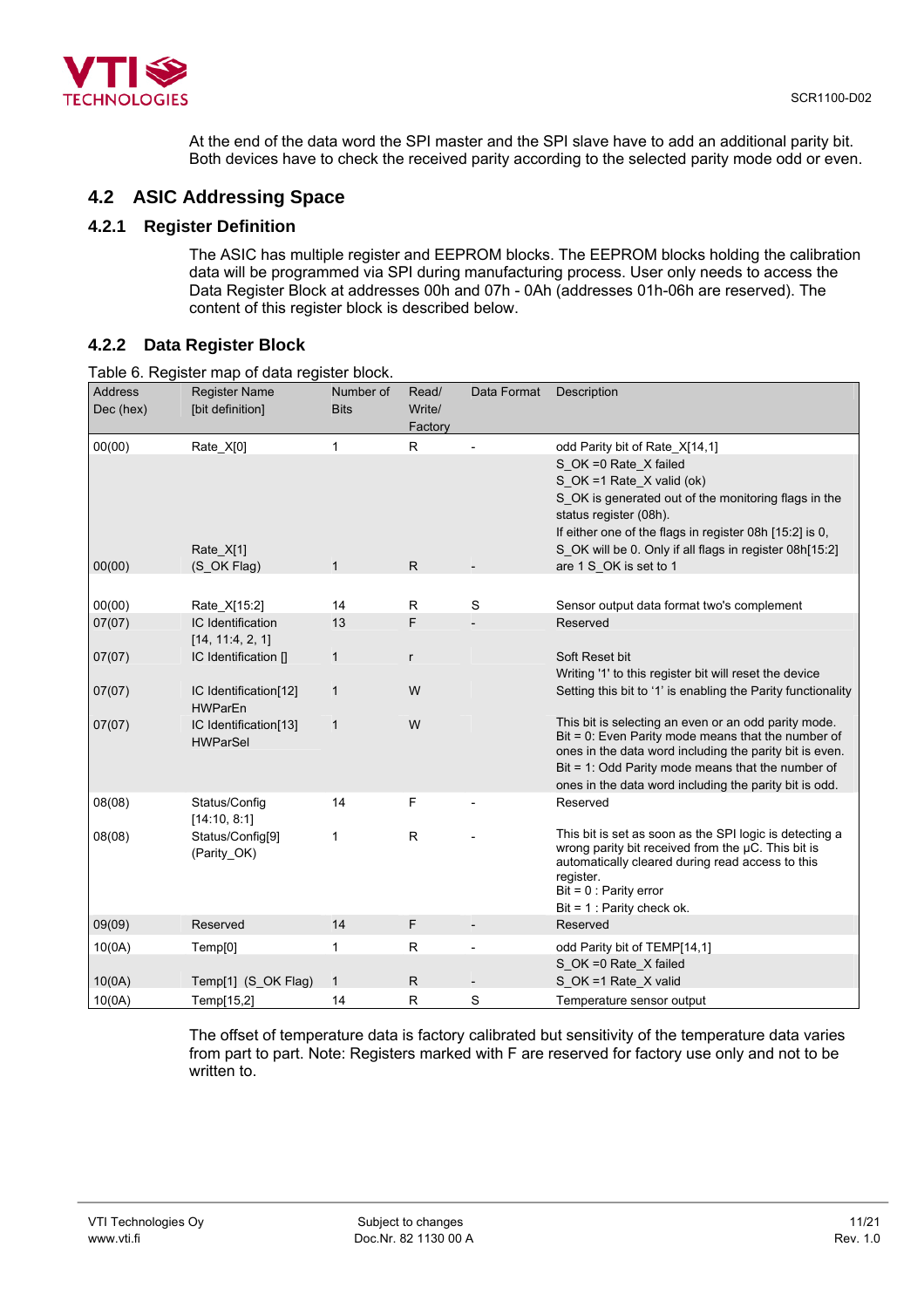<span id="page-11-0"></span>

# **4.2.3 Temperature Output Registers**

The offset of temperature sensor is factory calibrated but sensitivity of the temperature data varies from part to part. The temperature doesn't reflect absolute ambient temperature.

Temperature data is in 2's complement format in 14 bits (15:2) of Temp register. To use the temperature sensor as an absolute temperature sensor or for additional system level compensations, the offset and sensitivity of the sensor should be measured and calibrated on system level

Temperature registers' typical output at +23 °C is -1755 counts and 1 °C change in temperature typically corresponds to 65 count change in temperature sensor output. Temperature information can be converted from decimals to [°C] as follows

 $Temp[°C] = (Temp[LSB] + 3250)/65$ .

where Temp[°C] is temperature in Celsius and Temp[LSB] is temperature from TEMP registers in decimal format,

Temperature sensor offset calibration error at  $25^{\circ}$ C:  $\leq \pm 15^{\circ}$ C Temperature sensor sensitivity calibration error :  $\leq 5\%$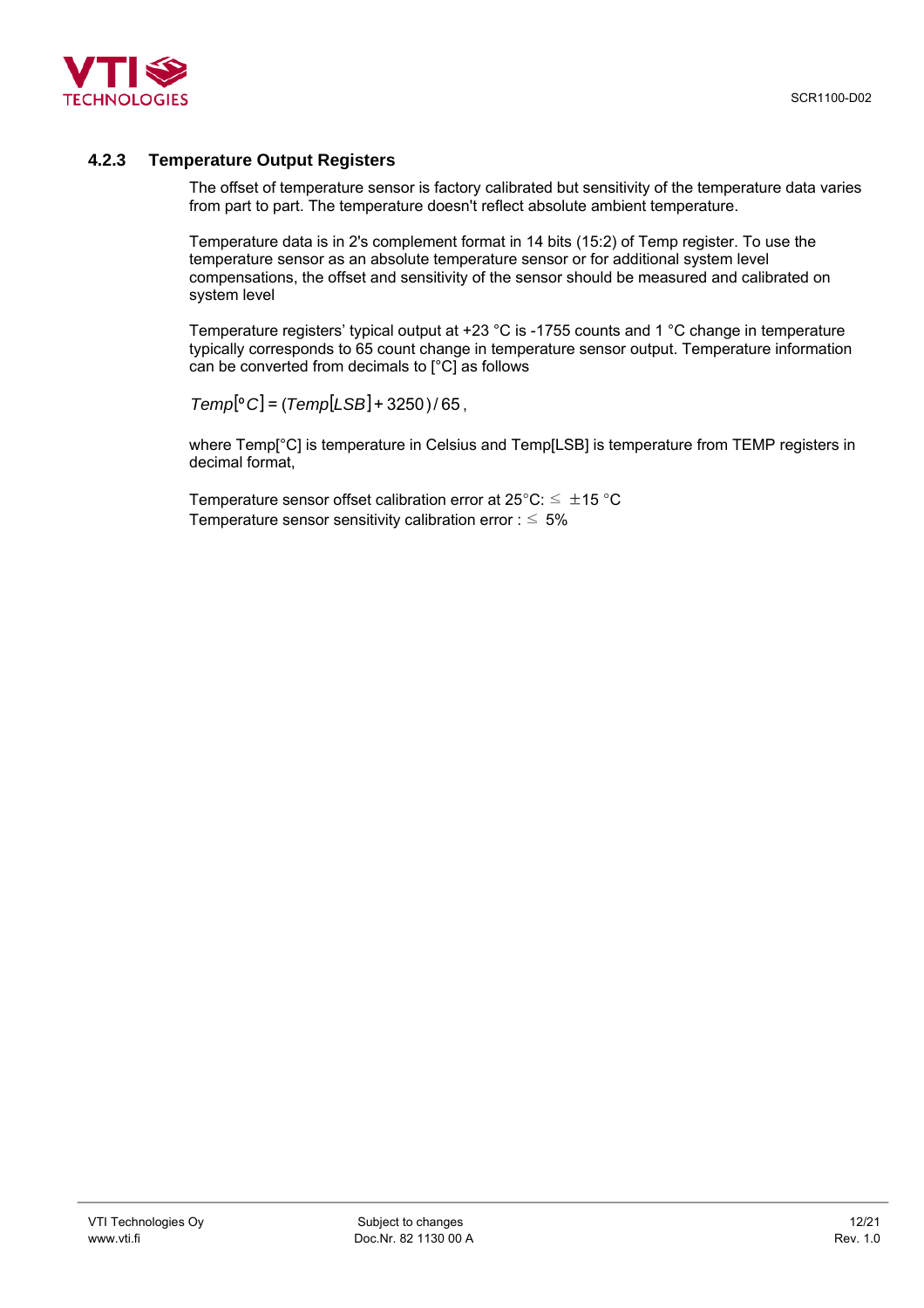<span id="page-12-0"></span>

#### Application Information

## **4.3 Pin Description**

<span id="page-12-1"></span>The pin out for SCR1100 is presented in [Figure 7](#page-12-1) (pin descriptions can be found from [Table 7\)](#page-12-2).



Figure 7. SCR1100 pinout diagram.

<span id="page-12-2"></span>

| Table 7. SCR1100 pin descriptions. |
|------------------------------------|
|------------------------------------|

| pin#           | Name             | Type $1$ )     | PD/PU/HV 3) | Description                                                                                                                                                                                                                                                                                                       |
|----------------|------------------|----------------|-------------|-------------------------------------------------------------------------------------------------------------------------------------------------------------------------------------------------------------------------------------------------------------------------------------------------------------------|
| 1              | <b>HEAT</b>      | A1             |             | Heatsink connection, externally connected to AVSS G.                                                                                                                                                                                                                                                              |
| $\overline{2}$ | <b>REFGND G</b>  | AI             |             | Analog reference ground should be connected external to AVSS G                                                                                                                                                                                                                                                    |
| 3              | VREFP_G          | AO             |             | External C for positive reference voltage and output pin for use as supply<br>for external load. Max load current compare section TBD. Note this voltage<br>can only be used as supply for analog circuits. Circuits that produce high<br>current spikes due to switching circuit can not be driven by this node. |
| 4              | <b>EXTRESN G</b> | <b>DI</b>      | <b>PU</b>   | External Reset, 3.3V level Schmitt-trigger input with internal pull-up, High<br>low transition cause system restart                                                                                                                                                                                               |
| 5              | <b>RESERVED</b>  | R              |             | Factory used only, leave floating                                                                                                                                                                                                                                                                                 |
| 6              | AHVVDDS G        | AO             | $HV$ (~30V) | External C for high voltage analog supply, high voltage pad $\approx 30V$                                                                                                                                                                                                                                         |
| 7              | LHV              | Al             |             | Connection for inductor for high voltage generation, high voltage pad $\approx 30$ V                                                                                                                                                                                                                              |
| 8              | DVDD G           | AI             |             | <b>Digital Supply Voltage</b>                                                                                                                                                                                                                                                                                     |
| 9              | DVSS G           | AI             |             | Digital Supply Return, external connected to AVSS_G                                                                                                                                                                                                                                                               |
| 10             | MISO G           | <b>DOZ</b>     |             | Data Out of SPI Interface, 3.3V level, Level definition see SPI-section                                                                                                                                                                                                                                           |
| 11             | <b>NC</b>        | <b>NC</b>      |             | Not connected, connect to GND or leave floating.                                                                                                                                                                                                                                                                  |
| 12             | <b>NC</b>        | <b>NC</b>      |             | Not connected, connect to GND or leave floating.                                                                                                                                                                                                                                                                  |
| 13             | <b>NC</b>        | <b>NC</b>      |             | Not connected, connect to GND or leave floating.                                                                                                                                                                                                                                                                  |
| 14             | NC               | <b>NC</b>      |             | Not connected, connect to GND or leave floating.                                                                                                                                                                                                                                                                  |
| 14             | <b>NC</b>        | <b>NC</b>      |             | Not connected, connect to GND or leave floating.                                                                                                                                                                                                                                                                  |
| 15             | NC               | <b>NC</b>      |             | Not connected, connect to GND or leave floating.                                                                                                                                                                                                                                                                  |
| 16             | <b>HEAT</b>      | A1             |             | Heatsink connection, externally connected to AVSS G.                                                                                                                                                                                                                                                              |
| 17             | <b>HEAT</b>      | A <sub>1</sub> |             | Heatsink connection, externally connected to AVSS_G.                                                                                                                                                                                                                                                              |
| 18             | <b>NC</b>        | <b>NC</b>      |             | Not connected, connect to GND or leave floating.                                                                                                                                                                                                                                                                  |
| 19             | <b>NC</b>        | <b>NC</b>      |             | Not connected, connect to GND or leave floating.                                                                                                                                                                                                                                                                  |
| 19             | <b>NC</b>        | <b>NC</b>      |             | Not connected, connect to GND or leave floating.                                                                                                                                                                                                                                                                  |
| 20             | <b>NC</b>        | <b>NC</b>      |             | Not connected, connect to GND or leave floating.                                                                                                                                                                                                                                                                  |
| 21             | <b>NC</b>        | <b>NC</b>      |             | Not connected, connect to GND or leave floating.                                                                                                                                                                                                                                                                  |
| 22             | <b>NC</b>        | <b>NC</b>      |             | Not connected, connect to GND or leave floating.                                                                                                                                                                                                                                                                  |
| 23             | MOSI G           | DI             | PD          | Data In of SPI Interface, 3.3V level Schmitt-trigger input                                                                                                                                                                                                                                                        |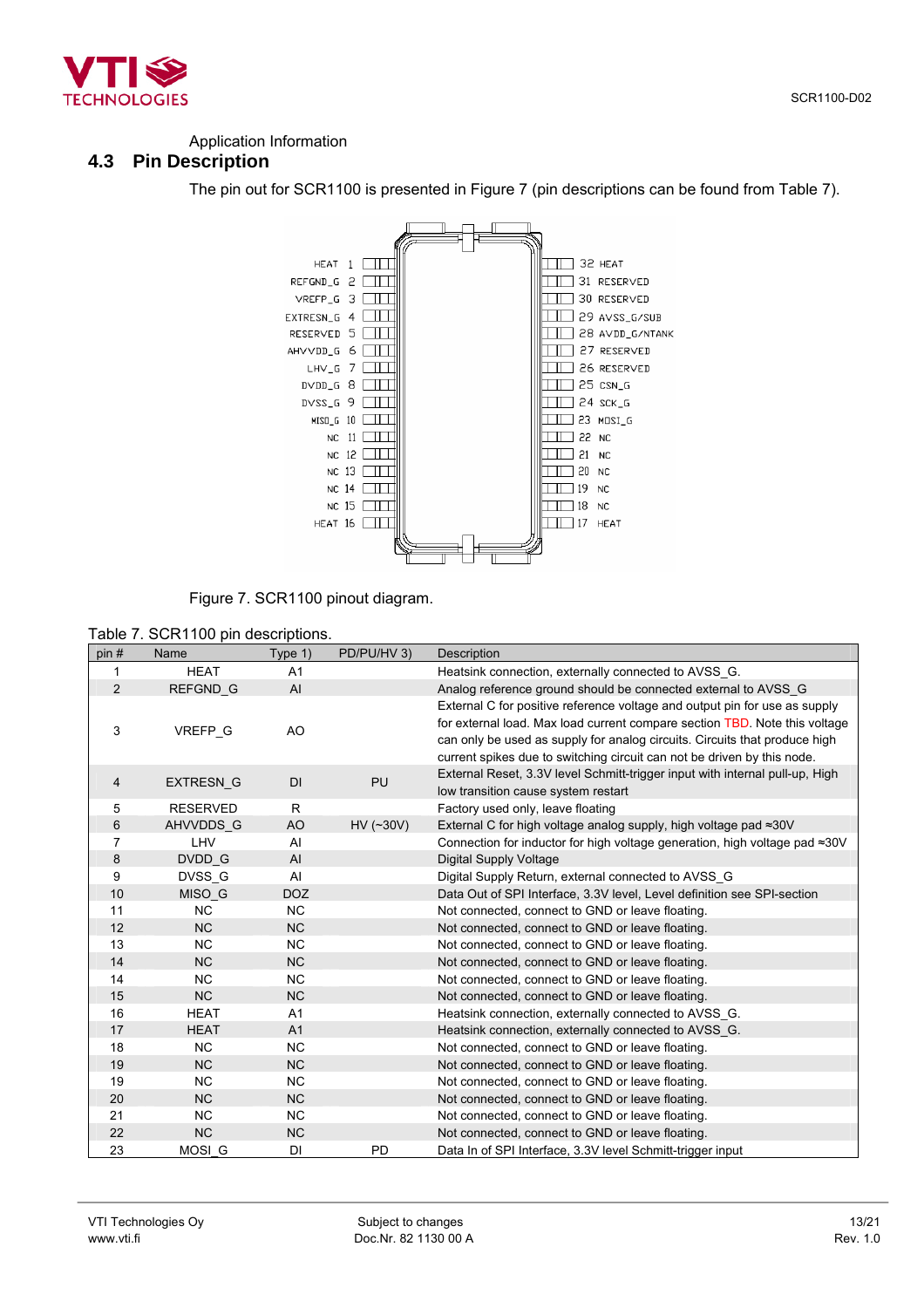<span id="page-13-0"></span>

| pin# | Name            | Type 1)        | PD/PU/HV 3) | Description                                                                                                                      |
|------|-----------------|----------------|-------------|----------------------------------------------------------------------------------------------------------------------------------|
| 24   | SCK G           | <b>DI</b>      | <b>PD</b>   | Clk Signal of SPI Interface, 3.3V level Schmitt-trigger input, Input Clock<br>range 2 to 8MHz. Level definition see SPI-section  |
| 25   | CSN G           | DI             | PU          | Chip Select of SPI Interface, 3.3V level Schmitt-trigger input, Input Clock<br>range 2 to 8MHz. Level definition see SPI-section |
| 26   | <b>RESERVED</b> | R              |             | Factory used only, leave floating                                                                                                |
| 27   | <b>RESERVED</b> | R              |             | Factory used only, leave floating                                                                                                |
| 28   | AVDD G          | AI             |             | Analog Supply voltage                                                                                                            |
| 29   | <b>SUB</b>      | AI             |             | Connected external to AVSS G                                                                                                     |
| 30   | <b>RESERVED</b> | R              |             | Factory used only, leave floating                                                                                                |
| 31   | <b>RESERVED</b> | R              |             | Factory used only, leave floating                                                                                                |
| 32   | <b>HEAT</b>     | A <sub>1</sub> |             | Heat sink connection, externally connected to AVSS G.                                                                            |

Notes:

1) A=Analog, D=Digital, I=Input, O=Output, Z=Tristate Output, R = Reserved 3) PU=internal pullup, PD=internal pulldown, HV = high voltage

# **4.4 Application Circuitry and External Component Characteristics**

See recommended schematics in [Figure 8.](#page-13-1) Component characteristics are presented in [Table 8.](#page-14-1)

<span id="page-13-1"></span>

Figure 8. SCR1100 recommended circuit diagram.

Optional filtering recommendations for better PSRR (Power Supply Rejection Ratio) is presented in [Figure 9.](#page-14-2) Please note that PSSR filtering is optional and not required if the 3.3V power supply is already stabile enough. RC filtering (R1 & C7 without L2) could also be sufficient for most cases.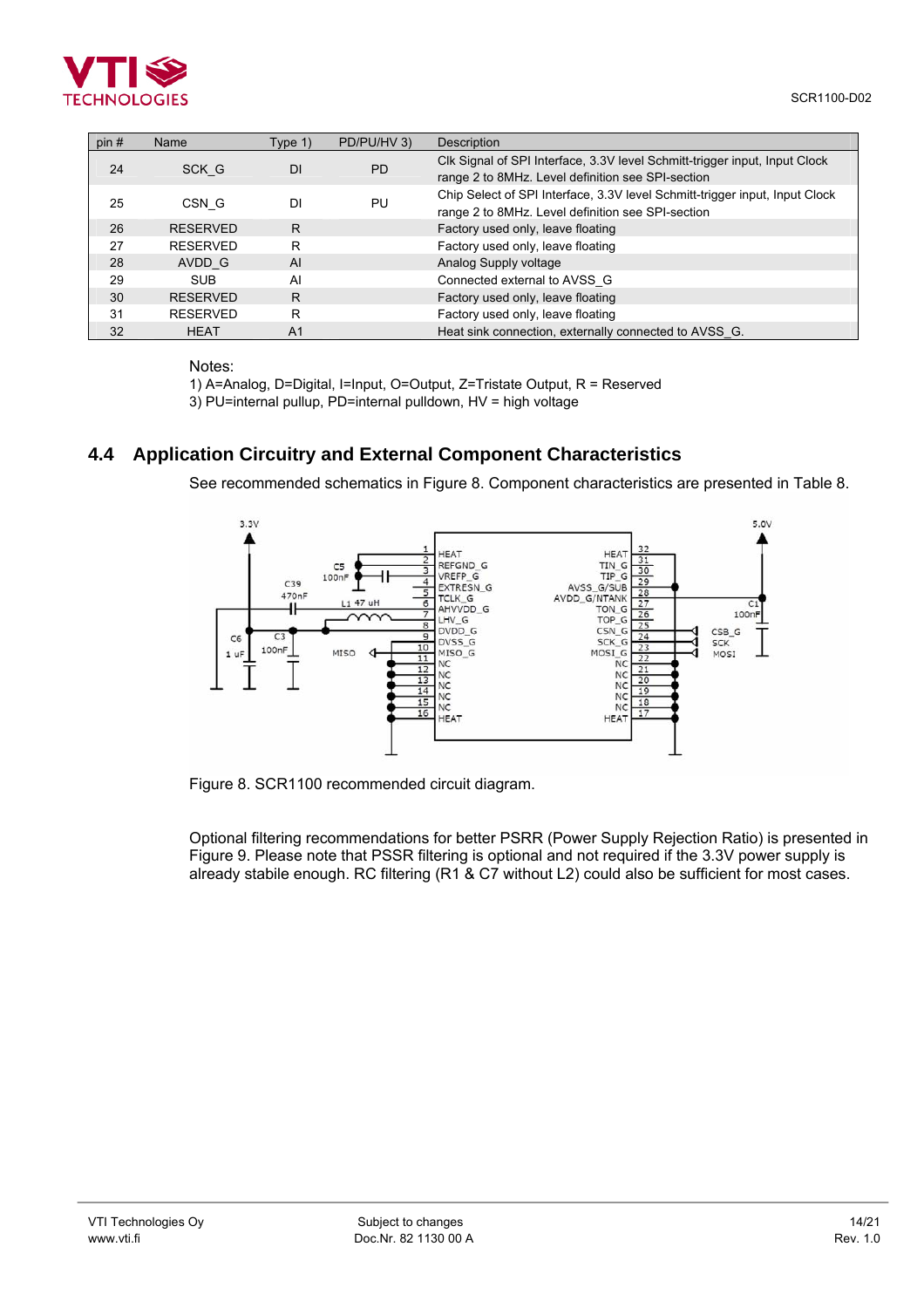<span id="page-14-0"></span>

#### Optional Improvment for EMC protection

<span id="page-14-2"></span>

L2 for example Murata: BLM18HG102S

Figure 9. Optional filtering recommendation to improve PSRR if required.

## **4.4.1 Separate Analog and Digital Ground Layers with Long Power Supply Lines**

If power supply routings/cablings are long separate ground cabling, routing and layers for analog and digital supply voltages should be used to avoid excessive power supply ripple.

In the recommended circuit diagram [Figure 8](#page-13-1) and layout [Figure 11](#page-16-1) joint ground is used as it is the simplest solution and is adequate as long as the supply voltage lines are not long (when connecting the SCR1100 directly to µC on the same PCB).

| Component                 | Parameter        | Min | Typ          | Max        | Units     |
|---------------------------|------------------|-----|--------------|------------|-----------|
| C1, C3, C5                | Capacitance      | 70  | 100          | 130        | nF        |
|                           | ESR@ 1 MHz       |     |              | 100        | $m\Omega$ |
|                           | <b>ESL</b>       |     |              | <b>TBD</b> | nH        |
|                           | Voltage rating   | 7   |              |            | V         |
| C39                       | Capacitance      | 376 | 470          | 564        | nF        |
|                           | ESR @ 1 MHz      |     |              | 100        | $m\Omega$ |
|                           | <b>ESL</b>       |     |              | <b>TBD</b> | nH        |
|                           | Voltage rating   | 30  |              |            | V         |
| L1                        | Inductance       | 37  | 47           | 57         | μH        |
|                           | ESR L=47 $\mu$ H |     |              | 5          | Ω         |
|                           | Voltage rating   | 30  |              |            | V         |
| C <sub>6</sub>            | Capacitance      | 0.7 | $\mathbf{1}$ | 1.3        | μF        |
|                           | ESR @ 1 MHz      |     |              | 100        | $m\Omega$ |
|                           | <b>ESL</b>       |     |              | <b>TBD</b> | nH        |
| Optional for better PSRR: |                  |     |              |            |           |
| R <sub>1</sub>            | Resistance       |     | 10           |            | Ω         |
| C7                        | Capacitance      |     | 4.7          |            | μF        |
| L2                        | Impedance        |     | 1k           |            | $\Omega$  |

<span id="page-14-1"></span>Table 8. SCR1100 external components.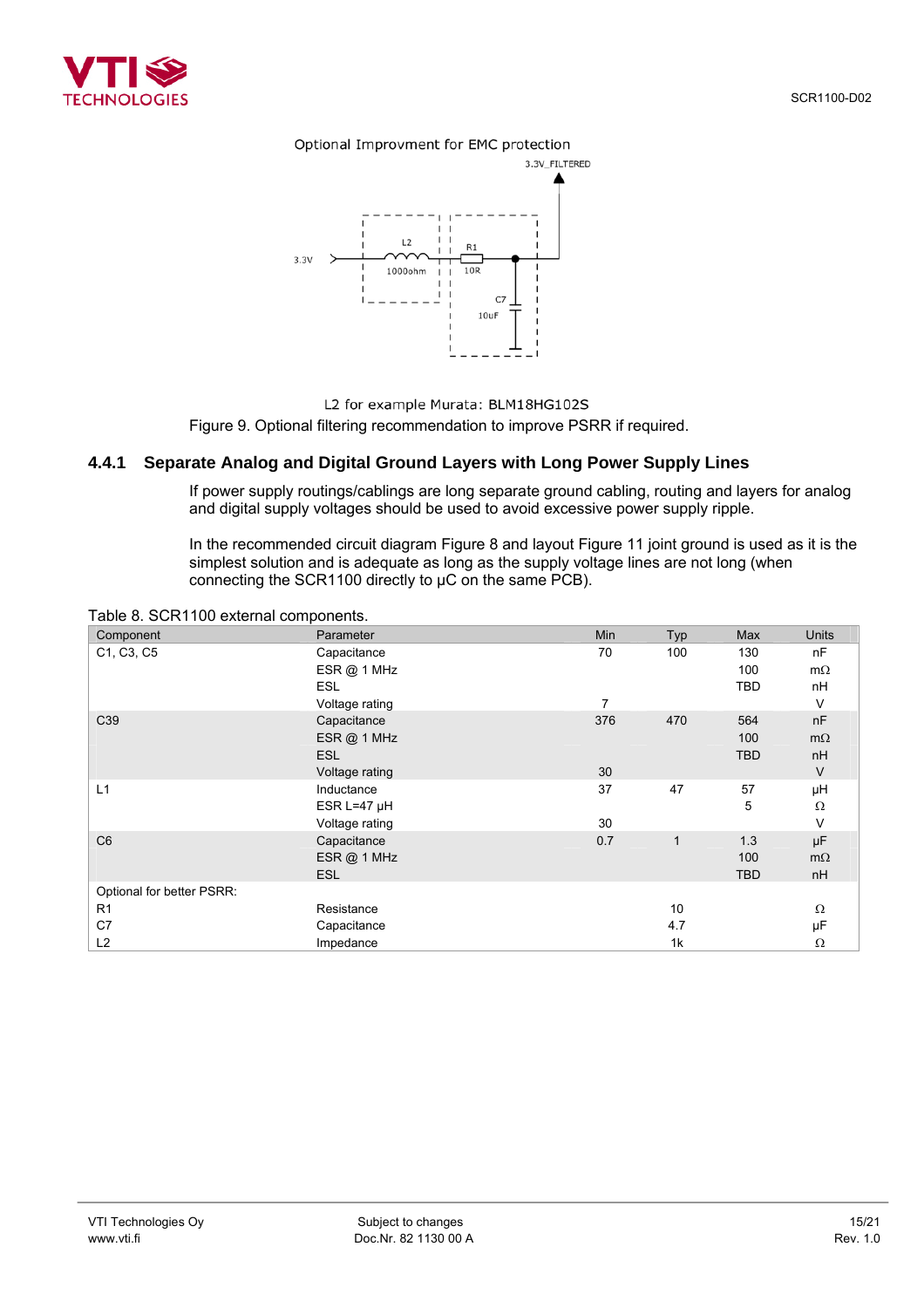<span id="page-15-0"></span>

# **4.5 Boost Regulator and Power Supply Decoupling in Layout**

Recommended layout for DVDD\_G/LHV pin decoupling is shown in [Figure 10.](#page-15-1)

<span id="page-15-1"></span>

## **RECOMMENDED**

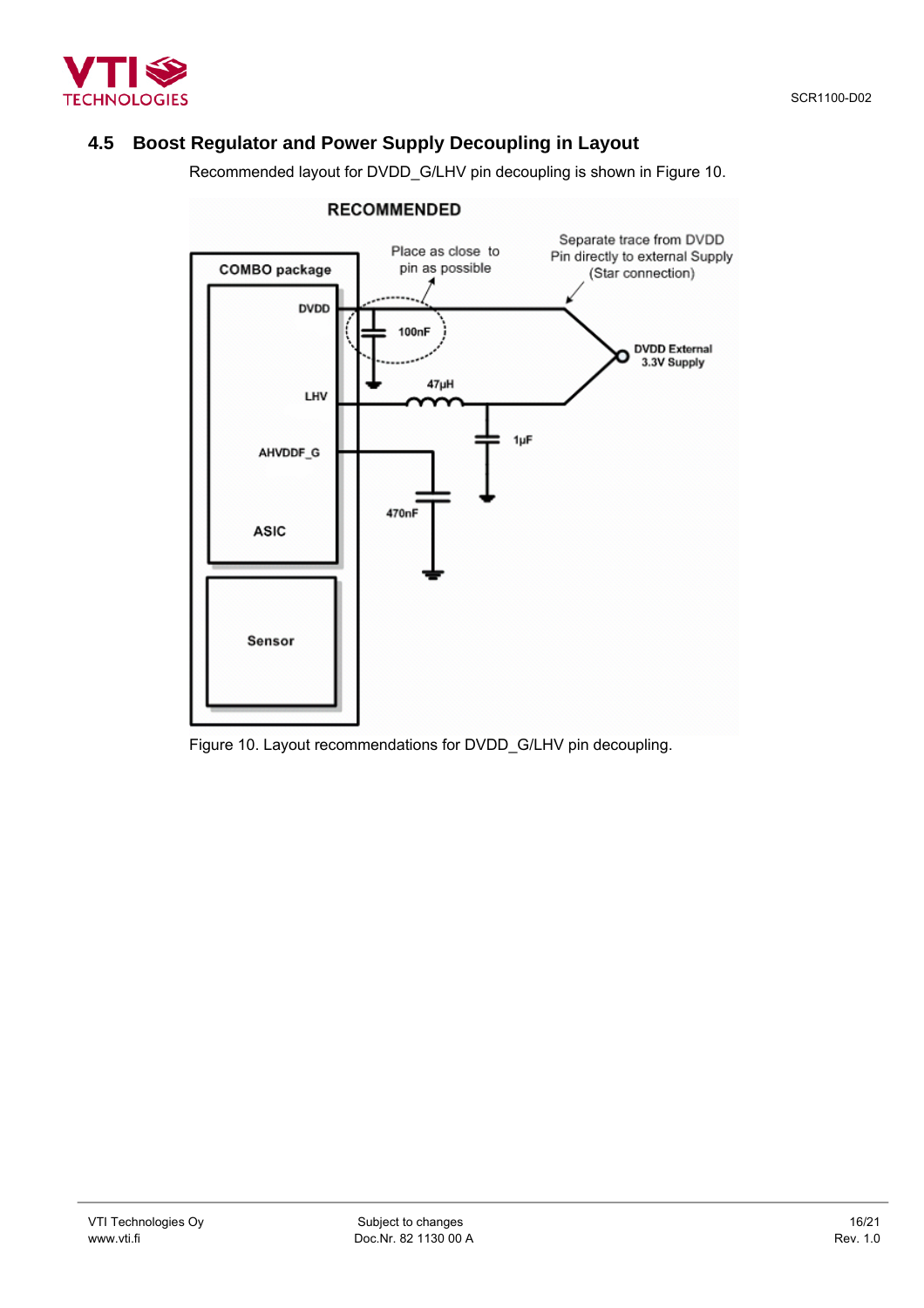<span id="page-16-0"></span>

# **4.5.1 Layout Example**

<span id="page-16-1"></span>

Figure 11. Example layout for SCR1100.

## **4.5.2 Thermal Connection**

The component includes heat sink pins to transfer the internally generated heat from the package to outside. The thermal resistance to ambient should be low enough not to self heat the device. If the internal junction temperature gets too high compared to ambient, that may lead to out of specification behaviour.

| nm.<br>nponent                    | arametei                                             | Min | VD. | Max | Jnits                   |
|-----------------------------------|------------------------------------------------------|-----|-----|-----|-------------------------|
| herma<br>resistance<br>UJA<br>uar | ⊺ota<br>ambient<br>resistance from.<br>i iunction to |     |     | 50  | $\sim$ $\Lambda\Lambda$ |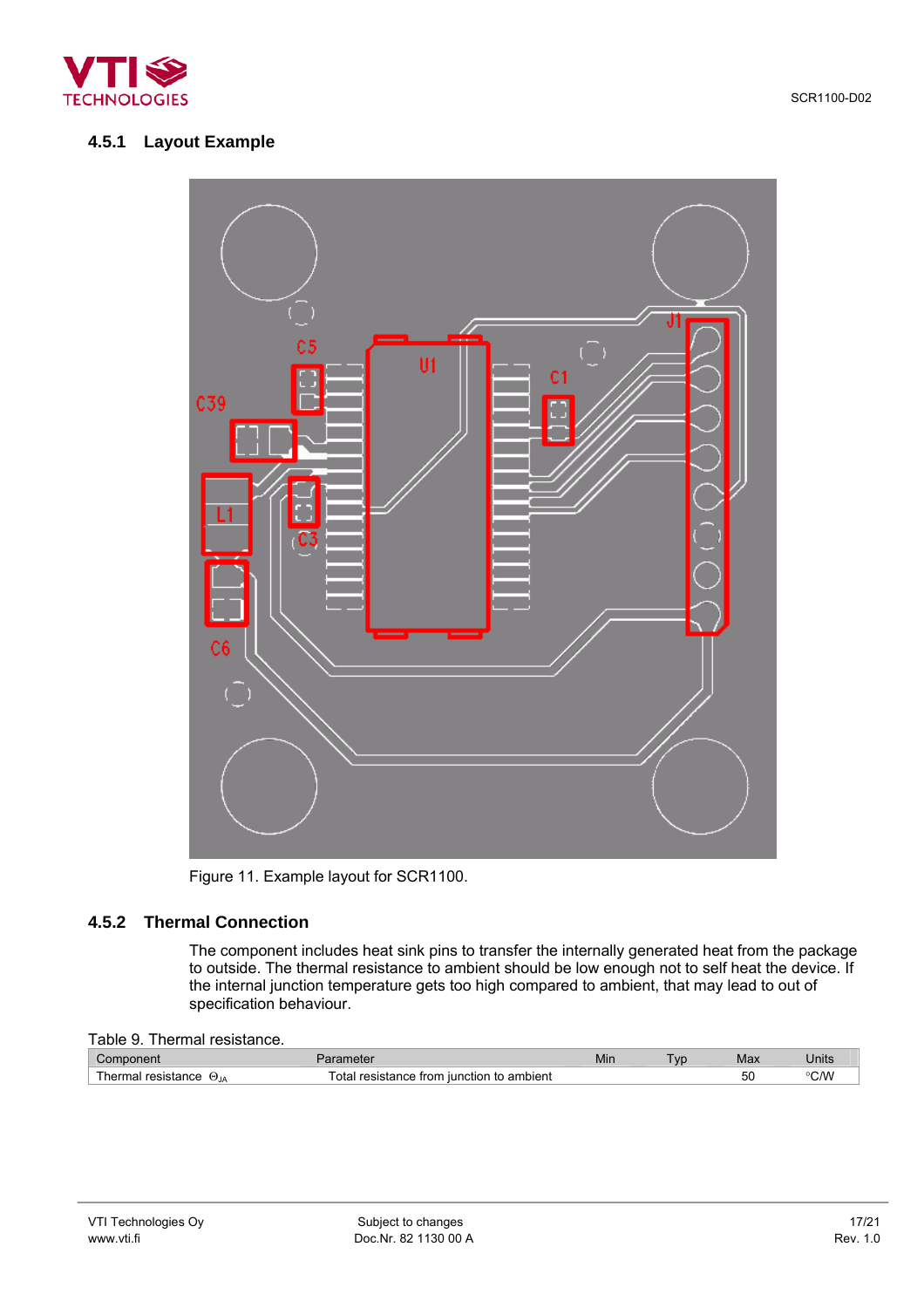

<span id="page-17-0"></span>

# **4.6 Measurement Axis and Directions**

<span id="page-17-1"></span>The SCR1100 angular rate measurement direction is shown below in [Figure 12.](#page-17-1)



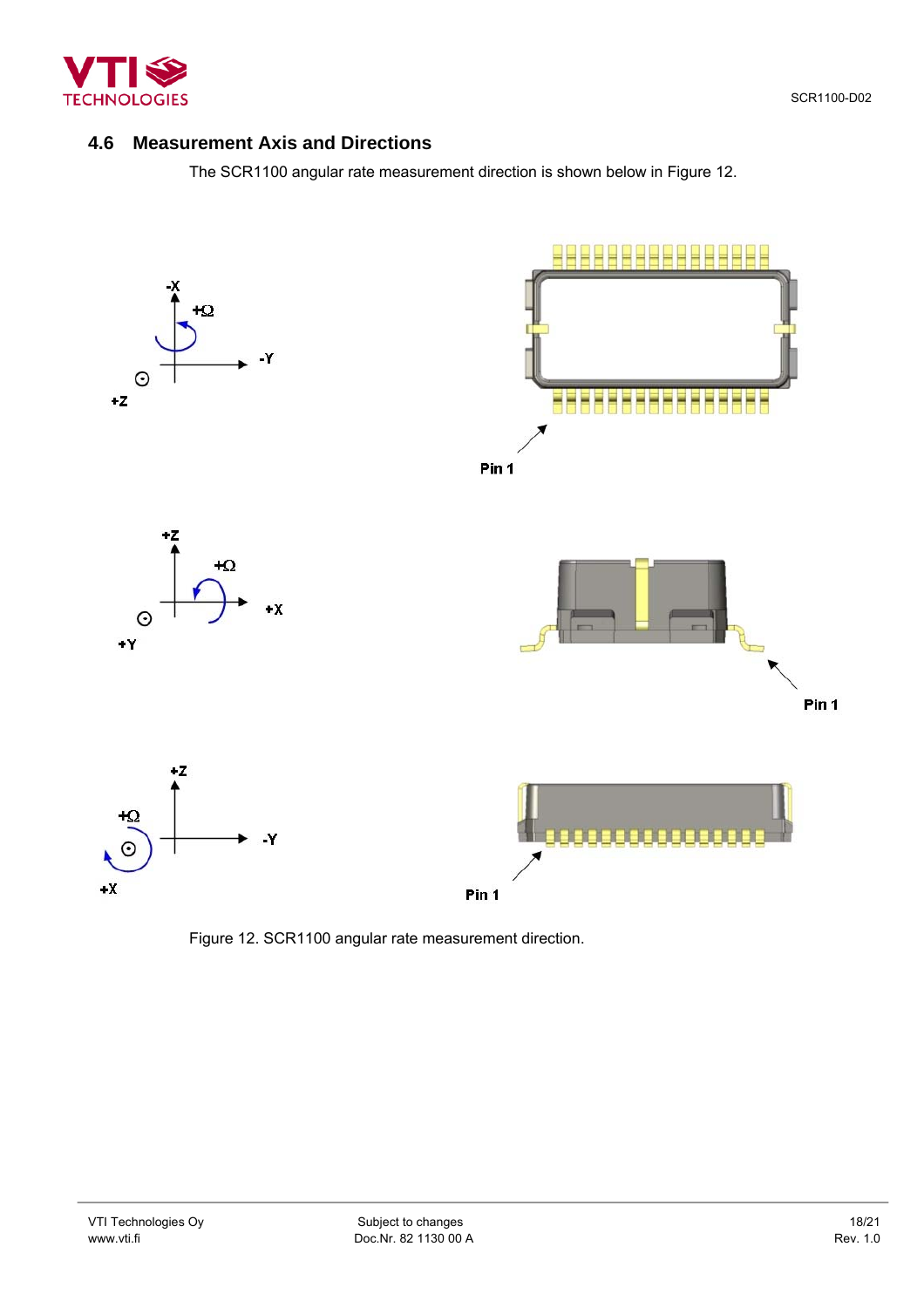<span id="page-18-0"></span>

# **4.7 Package Characteristics**

# **4.7.1 Package Outline Drawing**

The SCR1100 package outline and dimensions are presented in [Figure 13](#page-18-1) and [Table 10.](#page-18-2)

<span id="page-18-1"></span>

Figure 13. SCR1100 package outline and dimensions.

<span id="page-18-2"></span>

| Component  | Parameter                         | Min | Typ   | Max | Units |
|------------|-----------------------------------|-----|-------|-----|-------|
| Length     | Without leads                     |     | 19.71 |     | mm    |
| Width      | Without leads                     |     | 8.5   |     | mm    |
| Width      | With leads                        |     | 12.1  |     | mm    |
| Height     | With leads                        |     | 4.53  |     | mm    |
|            | (including stand-off and EMClead) |     |       |     |       |
| Lead pitch |                                   |     | 1.0   |     | mm    |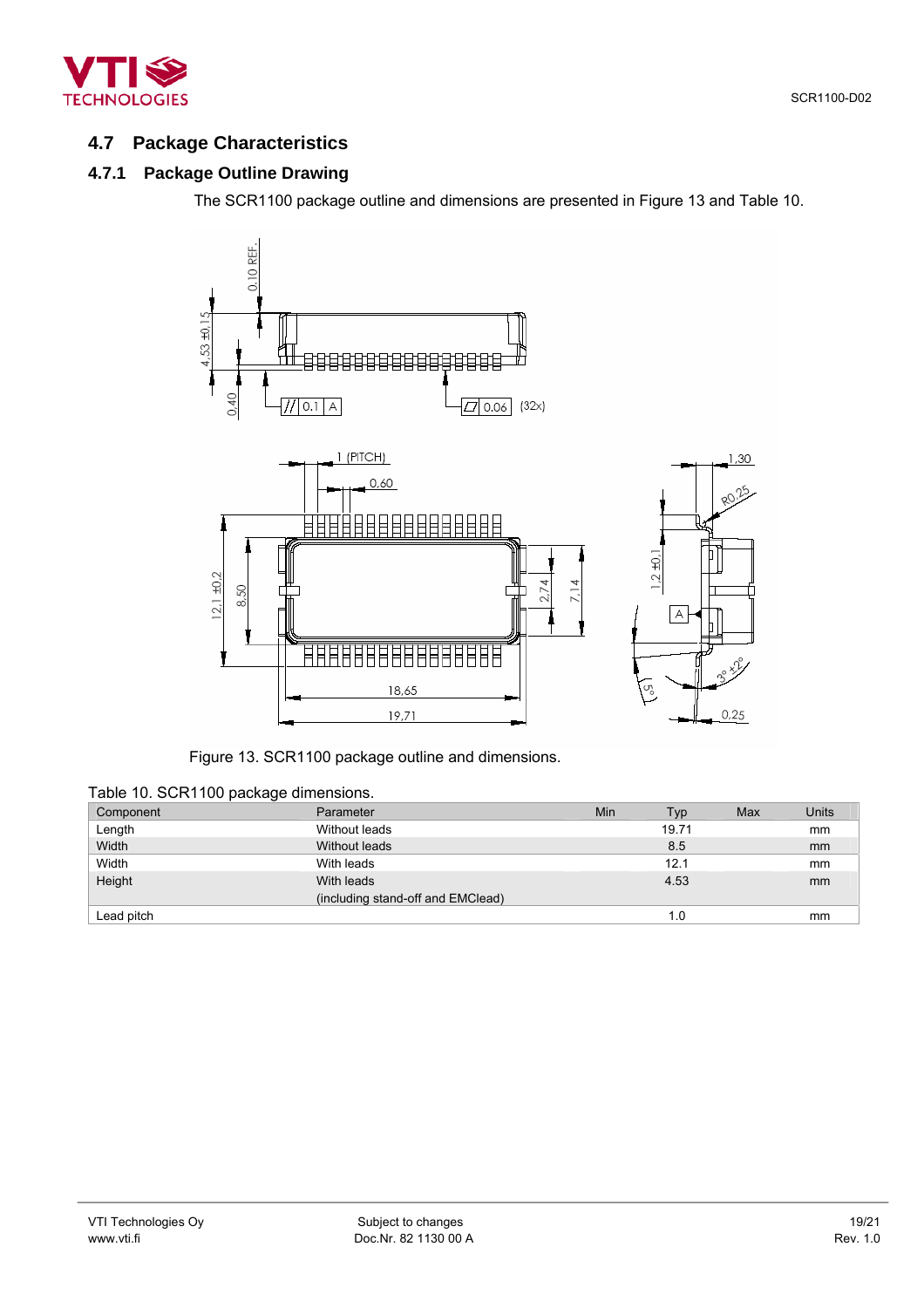<span id="page-19-0"></span>

# **4.7.2 PCB Footprint**

SCR1100 footprint dimensions are presented in [Figure 14](#page-19-1) and [Table 11.](#page-19-2)

<span id="page-19-1"></span>

Figure 14. SCR1100 footprint.

<span id="page-19-2"></span>

| Table 11. SCR1100 footprint dimensions. |  |
|-----------------------------------------|--|
|-----------------------------------------|--|

| Component             | Parameter               | Min | Typ  | Max | Units |
|-----------------------|-------------------------|-----|------|-----|-------|
| Footprint length      | Without lead footprints |     | 15.7 |     | mm    |
| Footprint width       | Without lead footprints |     | 13.0 |     | mm    |
| Footprint lead pitch  | Long side leads         |     | 1.0  |     | mm    |
| Footprint lead length |                         |     | 2.20 |     | mm    |
| Footprint lead width  | Long side leads         |     | 0.7  |     | mm    |

# **4.8 Assembly instructions**

Please refer to "Technical Note 82" document for assembly instructions.